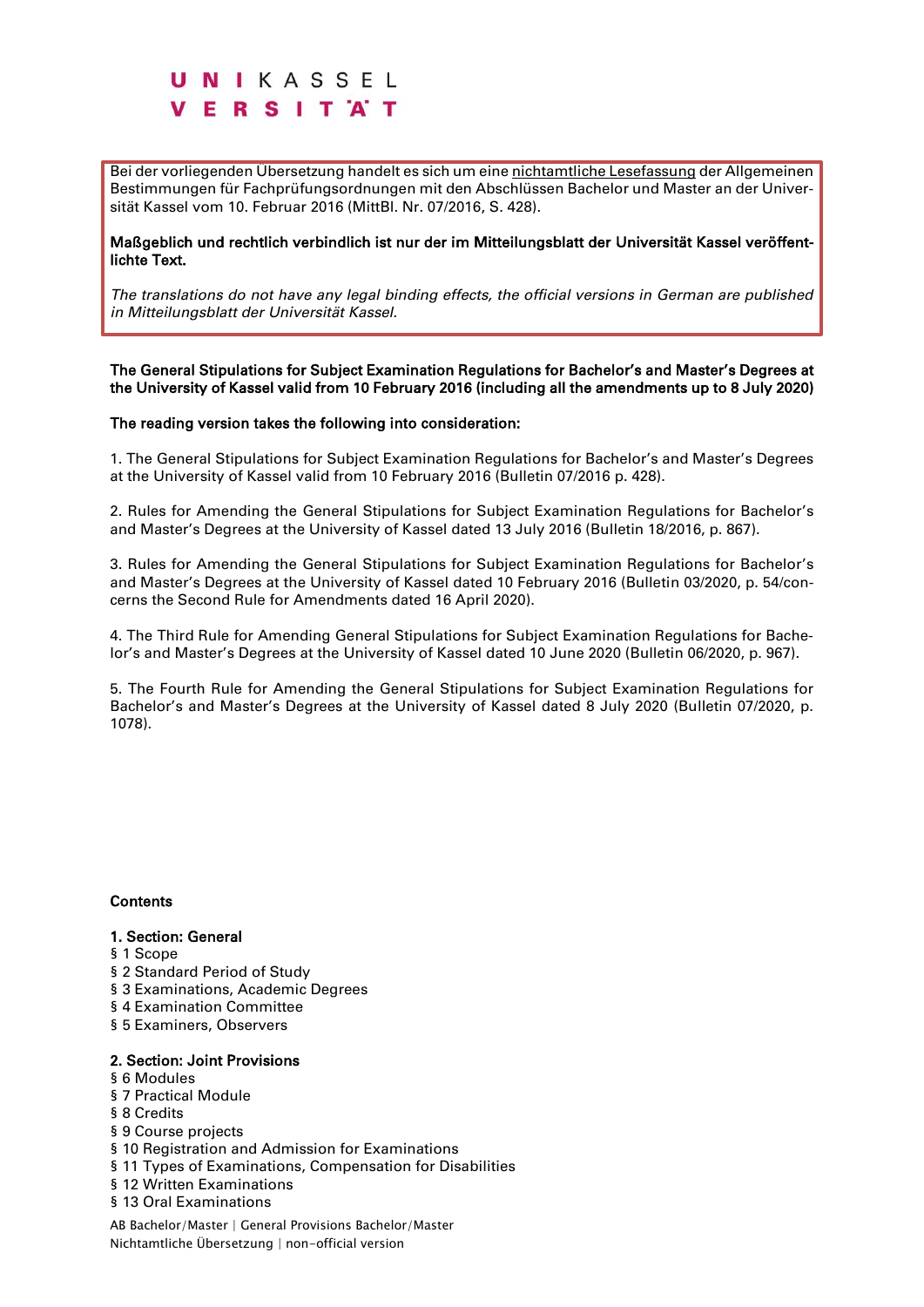§ 14 Assessment of Examination Performance, Calculation and Weighting of Grades

- § 15 Failure to Attend and Withdrawal
- § 16 Academic Fraud and Violations of Examination Rules
- § 17 Passing and Failure
- § 18 Repeating Examinations
- § 18a Oral Supplemental Examinations
- § 19 Deadlines
- § 20 Crediting Studies and Performance on Examinations
- § 21 Transcript, Diploma and Diploma Supplement

#### 3. Section: Bachelor's Degree

- § 22 Special Preconditions for Admission to the Bachelor's Degree Programme
- § 23 Bachelor's Thesis, Colloquium

#### 4. Section: General Rules for Minors and Secondary Subjects Relating to Teacher Certification in the Bachelor's Degree Programme

§ 24 Minors in the Bachelor's Degree Programme

§ 25 Secondary Fields of Study for Teacher

#### 5. Section: Master's Degree

- § 26 Prerequisites for Admission to the Master's Programme
- § 27 Continuing Education Programmes

§ 28 Admission Procedures

§ 29 Masterarbeit, Kolloquium

#### 6. Section: Cooperative Degree Programmes

§ 30 National or International Cooperative Degree Programmes

#### 7. Section: Concluding Provisions

- § 31 Invalidating Examinations
- § 32 Access to Test Files
- § 33 Objections
- § 34 Transitional Provisions Entry into Force

#### Appendices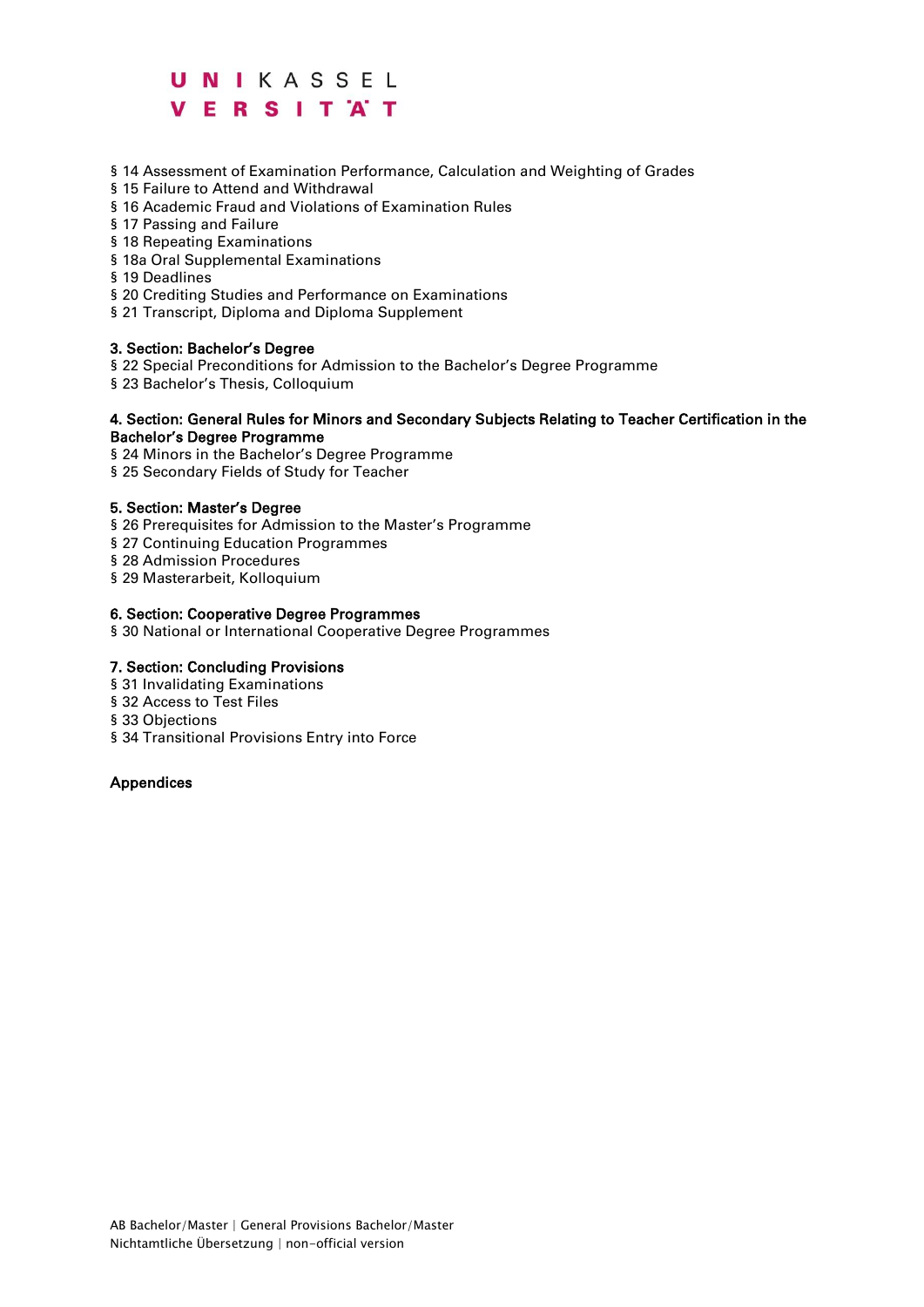### 1. Section: General

### § 1 Scope

(1) The General Provisions for Subject Area Test Rules apply to all fields of study with terminal degrees at the Bachelor's and Master's level at the University of Kassel.

(2) The faculties issue subject-area examination rules supplemental to the General Provisions. They require the consent of the Senate and the Approval of the Presidium. If courses of study are being initially accredited, the Presidium will only grant approval after accreditation.

### § 2 Standard Period of Study

(1) For courses of study that are the first professional degree and conclude with a Bachelor's examination, the Standard Period of Study in full-time studies is at least six and at most eight semesters including practicums and the required Bachelor's degree course modules.

(2) For courses of study that conclude with the Master's examination as a qualification for further professional study, the Standard Period of Study in a full-timer course of study is at least two, at most four semesters including the final Master's thesis.

(3) In the case of consecutive degree programmes, the total Standard Period of Study in a full-time programme is at most ten semesters.

(4) Other Standard Periods of Study are possible in exceptional cases owing to specific organisational arrangements in degree programmes.

(5) For Master's programmes that serve as qualification for further study, there are separate Standard Periods of Study that must be established in the subject-area examination rules.

(6) No less than 180 credits must be recorded for the Bachelor's degree. For the Master's degree, 300 credits are required – taking into account the prior study through to the first professional degree. The Examination Committee can reach a different decision from that in Sentence 2 if the degree candidate. This also applies if 300 credits are not achieved after finishing a Master's programme. In other respects the number of Credits needed for the Bachelor's or Master's programmes is governed by the varying Standard Periods of Study.

#### § 3 Examinations, Academic Degrees

(1) The Bachelor's examination concludes the course of study with the first professional degree and the Master's examination concludes the course of study with a degree of advanced professional qualification or qualification for further advanced study.

(2) The Bachelor's examination shall assess whether the candidate evinces a sufficient academic mastery of the foundations, methodological competencies and professional qualifications conforming the profile of the college (c.f. the Development Plan of the University of Kassel in the current valid edition) and that of the degree programme, and is prepared to make the transition to professional practice.

(3) The Master's examination shall determine if the candidate evinces subject area and academic specialisation, can independently apply his/her mastery of academic methodology and knowledge, and is prepared to make the transition to professional practice.

(4) The Bachelor's or Master's degree should assess whether the acquired instrumental, systemic, and communicative competencies meet the requirements of the qualification framework for German University Degrees of the Conference of the Ministers of Education in the currently valid version.

(5) Based on successfully completed Bachelor's and/or Master's examinations, the faculty will award the respective degree according to the Departmental Examination Rules based on colleges [subject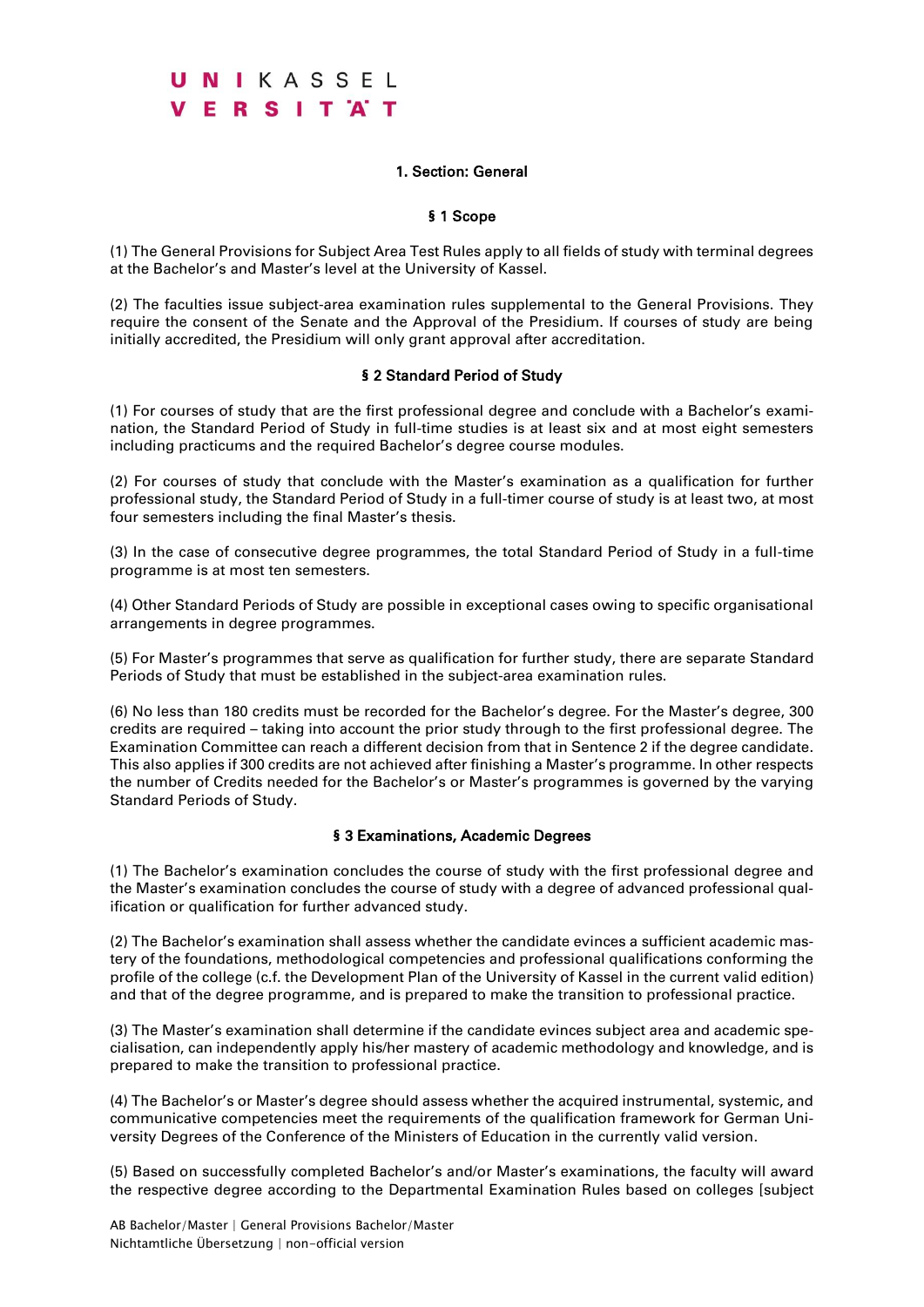#### area groups] as follows:

| Fächergruppe                                                                                               | Abschlussbezeichnungen                                                                                                                    |
|------------------------------------------------------------------------------------------------------------|-------------------------------------------------------------------------------------------------------------------------------------------|
| Sprach- und<br>Kulturwissenschaften<br>Sport, Sportwissenschaft<br>Sozialwissenschaft<br>Kunstwissenschaft | Bachelor of Arts (B.A.)<br>Master of Arts (M.A.)                                                                                          |
| <b>Mathematik</b><br>Naturwissenschaften<br>Agrar-, Forst- und<br>Ernährungswissenschaften                 | Bachelor of Science (B.Sc.)<br>Master of Science (M.SC.)                                                                                  |
| Ingenieurwissenschaften                                                                                    | Bachelor of Science (B.Sc.)<br>Master of Science (M.Sc.)<br>oder<br>Bachelor of Engineering<br>(B.Eng.)<br>Master of Engineering (M.Eng.) |
| Wirtschaftswissenschaften                                                                                  | Bachelor of Arts (B.A.)<br>Master of Arts (M.A.)<br>oder<br>Bachelor of Science (B.Sc.)<br>Master of Science (M.Sc.)                      |
| Rechtswissenschaften                                                                                       | Bachelor of Laws (LL.B.)<br>Master of Laws (LL.M.)                                                                                        |
| Berufspädagogik<br>Wirtschaftspädagogik                                                                    | Bachelor of Education (B.Ed.)<br>Master of Education (M.Ed.)                                                                              |

(6) The Master's programmes can be differentiated as "more practically oriented" and "more research oriented". In a Master's programme, one must establish whether it is a consecutive or continuing Master's programme. The profile type must be shown in the Diploma Supplement (§ 21 Para. 5).

(7) Consecutive Master's programmes are to be organised as studies that deepen or broaden a knowledge base, are interdisciplinary or connect to other programmes of study. Master's programmes that provide continuing education generally assume qualified practical professional experience of not less than one year. They correspond in their requirements to consecutive Master's degree programmes and lead to the same level of qualifications and the same rights and privileges. The equivalence of the requirements must be established in the accreditation process.

(8) Based on a successfully completed Master's examination, the faculty will award the respective degree according to the Departmental Examination Rules for the College; corresponding to Para. 5. In the case of interdisciplinary programmes, the name of the degree is determined by the field that is most significant in the course of study. In the case of degree programmes in fields of engineering or the economic sciences, this is determined by the content focus of the degree programme. Additional departmental designations for the names of these degrees are excluded.

(9) The Master's degree may also be used for programmes of study that provide continuing professional education and deviate from the designations given above (e.g. Master of Business Administration, MBA).

#### § 4 Examination Committee

(1) For each degree programme, the departmental academic committee will form an Examination Committee. The Examination Committee is responsible for the execution of examination procedures and the tasks assigned under these examination rules and makes certain that the provisions of the examination rules are adhered to. It will regularly report to the faculties involved concerning the development of the examination periods and Standard Periods of Study including the actual processing time for the final theses as well as the awarding of subject grades and overall grades. The Examination Committee will make suggestions concerning the reform of degree programmes and examination rules.

(2) Representatives of the faculty, the student and the academic members belong to the Examination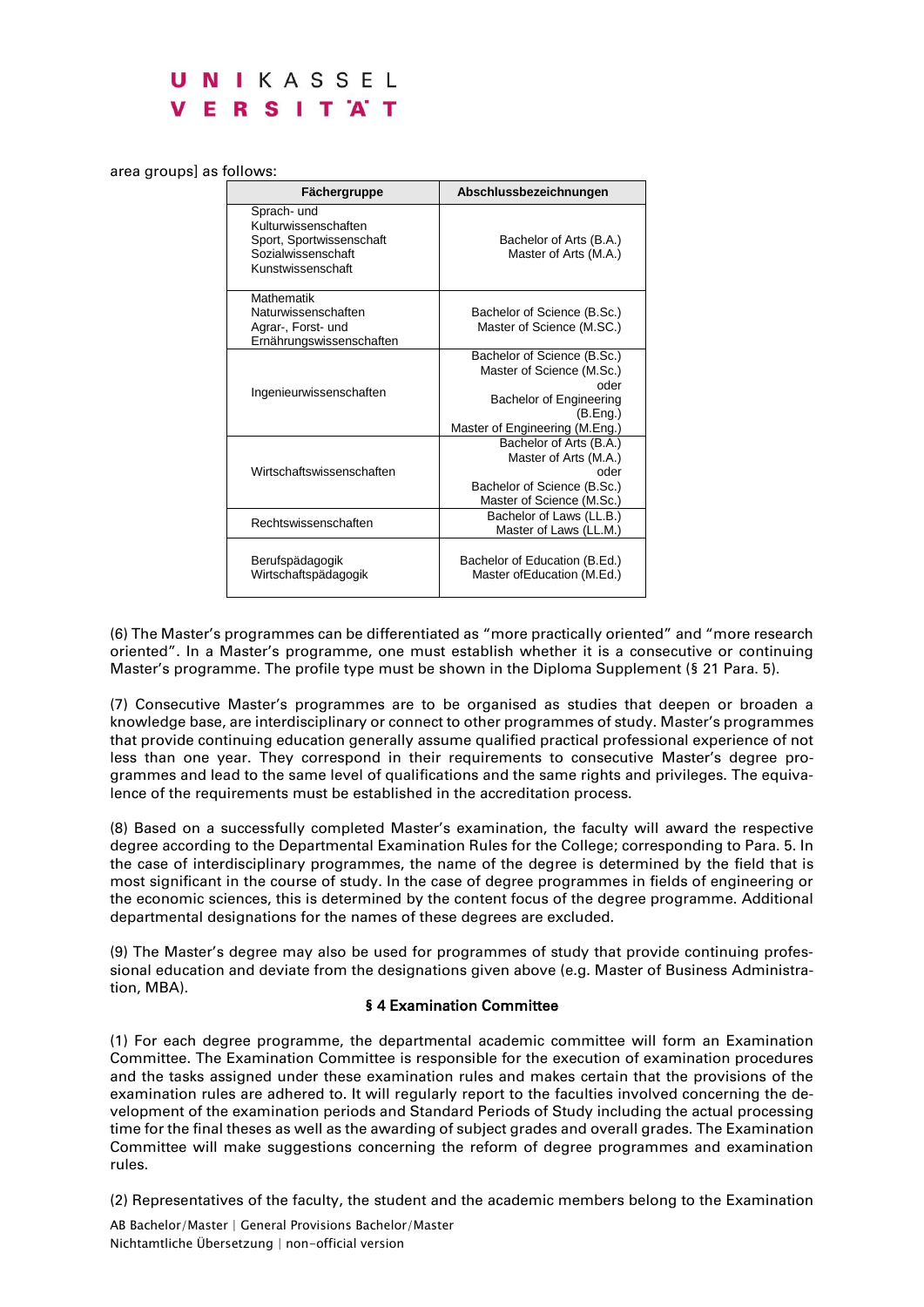Committee as a rule in the ratio 3:1:1. The student's period of membership on the committee is one year, that of the other members two years. Membership on the committee can be extended. In the case of decisions that concern only individual examination performances, the academic and student members that have no terminal degree of at least equal rank have only an advising role. The Examination Committee can convene additional members for consultation in accordance with § 5 Para. 2.

(3) The members and their substitutes will be appointed by the departmental academic committee at the suggestion of the members of the respective groups in the departmental academic committee. The Examination Committee will select a chair and chair pro-tem from among the professors that belong to it. The Chair will guide the business of the Examination Committee and head the meeting of the Examination Committee. The Departmental Examination Rules and/or the Examination Committee can assign the Chair additional competencies, which do not concern the essential tasks of the examination committee. The Chair of the Examination Committee can delegate specific tasks of examination organisation. The composition of the Examination Committee must be communicated to the president immediately.

(4) Departing from Para. 1 Sent. 1, the Departmental Examination Rules can determine that a joint Examination Committee will be formed for multiple degree programmes.

(5) The Departmental Examination Rules can allow for an Examination Committee composition that departs from the composition specified in Para. 2 in justified exemptions (e.g. for interdisciplinary courses of study) and preserving the majority of the group being professors.

(6) The Examination Committee is authorised to make binding decisions if at least half of the members are present and the meeting has been properly convened. Decisions are made by majority vote of the present voting members. In the case of ties, the vote of the Chair decides the question.

(7) The members of the Examination Committee are sworn to confidentiality. To the extent that they are not already in public service, they must be subjected to the obligation of confidentiality by the Chair.

(8) The members of the Examination Committee are entitled to be present at the examinations.

(9) To the extent that the examination committee intends to consult on basic matters of examination organisation, the chair must approve a request for participation of one or two additional students as visitors with advisory votes in the meeting in question. Para. 7 applies to the visitors correspondingly.

(10) The student members of the examination committee are entitled to nominate a member of the departmental academic committee / art academy committee or the general students' committee to the Chair as a guest before a meeting of the examination committee. Para. 7 applies to the visitors correspondingly.

#### § 5 Examiners, Observers

(1) The Examination Committee will appoint examiners and observers for the individual examinations. It can transfer the assignment of examinations to the Chair.

(2) University Examinations will be administered by:

- Members of the group of professors
- Academic and artistic employees who have been assigned with the independent administration of teaching assignments
- Teaching assistants or instructors for special assignments
- Individuals with experience in professional practice and training who have been commissioned by the Dean to approve an examination

(3) Observers must themselves hold at least the same qualification to be established by the examination or the equivalent.

AB Bachelor/Master | General Provisions Bachelor/Master (4) The Examination Committee makes sure that the names of the examiners are made known to the

Nichtamtliche Übersetzung | non-official version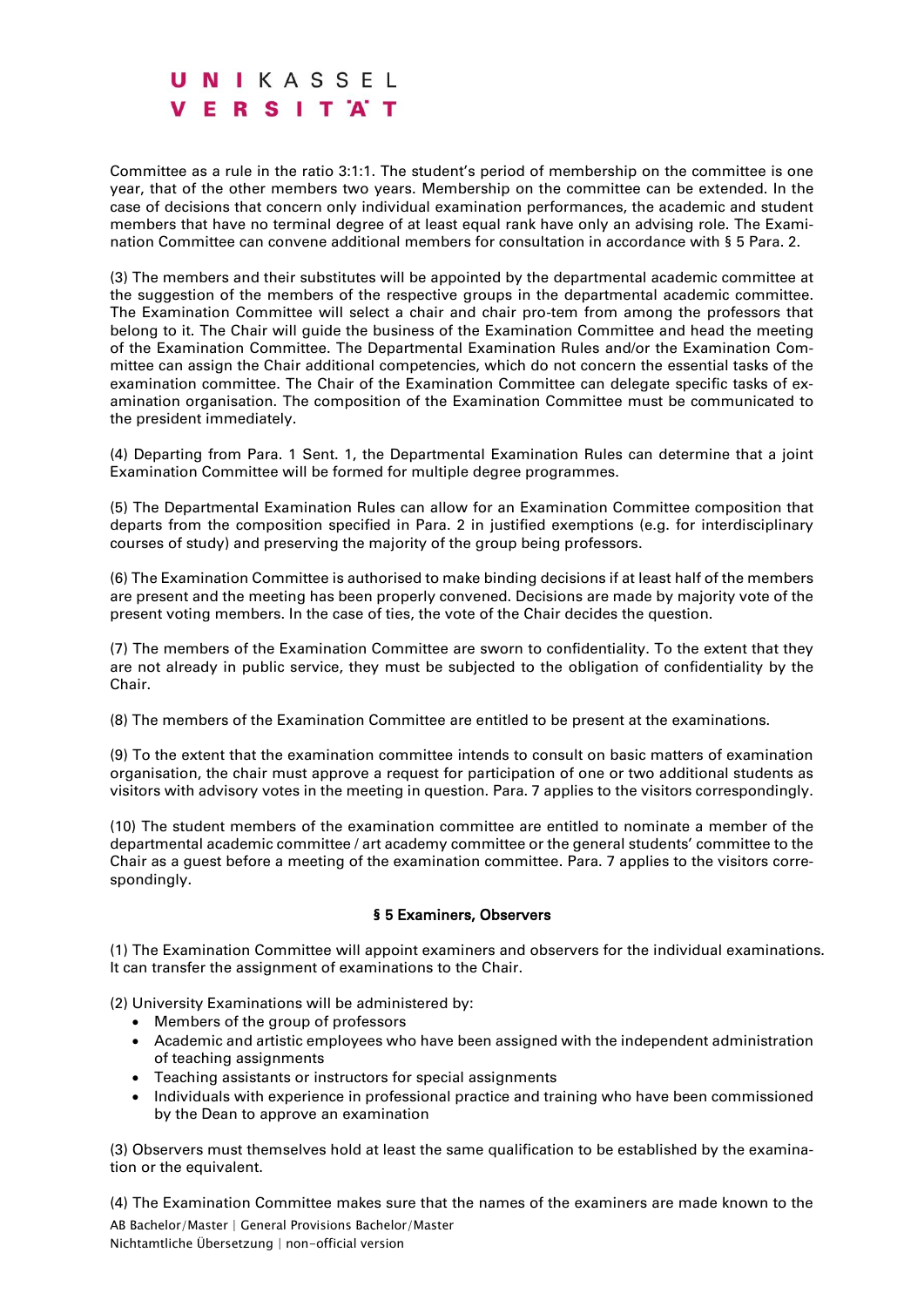candidate in a timely fashion but at the latest 14 days before the respective examination.

(5) § 4 Para. 7 applies to the examiners and observers correspondingly.

### 2. Section: Joint Provisions

#### § 6 Modules

- (1) The degree programmes are modular in structure. The course of study is divided into required and required elective modules and the module 'Bachelor's Degree Module' or 'Master's Degree Module'. The modules can be assigned to major areas of study or areas of concentration.
- (2) Modules should consist of at least five credits.

(3) Modules summarise thematically and chronologically complete, self-contained units of study that are assigned values in credits. They can be comprised of different forms of teaching and learning (e.g. the framework of action for 'Good Teaching', the Criteria Catalogue 'Good Bachelor's Degree Programmes' and the framework for key competencies in the Bachelor's and Master's Degree Programmes at the University of Kassel). The contents of a module are generally to be scaled in such a way that the content can be taught within a semester or a year. Time-blocked modules are also possible.

(4) As a rule, modules are concluded with the administration of an examination whose result is recorded on the final transcript. The module examination will determine whether the sought-after educational goals were achieved and the competencies as given in the module descriptions and the qualification objectives were met.

(5) In justified exceptional cases, the final examination can consist cumulatively of several modulespecific examinations. Module-specific examinations can especially be allowed in cases of appropriate didactic-methodological justification and/or a module scope of 9 credits or higher. The sum of the test results must provide the same evidence of academic performance as a single final examination.

(6) Module examinations are offered at the time the modules are offered and in material connection with the corresponding modules. In especially justified cases, several modules can be concluded with a single examination. Modules can also be concluded with a final project.

(7) Within a module course projects can be demanded as prerequisites for admission to the module examination. Course projects must be completed during the module and in material connection with the corresponding study phases within the module.

(8) There is the option of taking an examination in modules other than those prescribed (supplemental module). The result of the examination will not be included in the formulation of the total grade. The number of total possible supplemental modules can be governed by the Departmental Examination Rules. The date on which the binding assignment of a supplemental module takes effect will be governed in the Departmental Examination Rules.

(9) Required elective modules for the Master's programme can also be completed during the Bachelor's programme if the module's intended purpose as stated in the module description can be fulfilled in the Bachelor's and Master's programme. The same module or the same course cannot be credited toward both the Bachelor's and Master's degree. The final statement concerning the crediting of the module to the respective degree diploma must be given by the time the Bachelor's thesis is submitted at the latest.

(10) The Departmental Examination Rules govern the following module parameters in the course of study and examination schedule (c.f. Appendix 2.2):

- Module name
- Type of module (required or required elective module)
- Educational outcomes/competencies/qualifications objectives
- AB Bachelor/Master | General Provisions Bachelor/Master Nichtamtliche Übersetzung | non-official version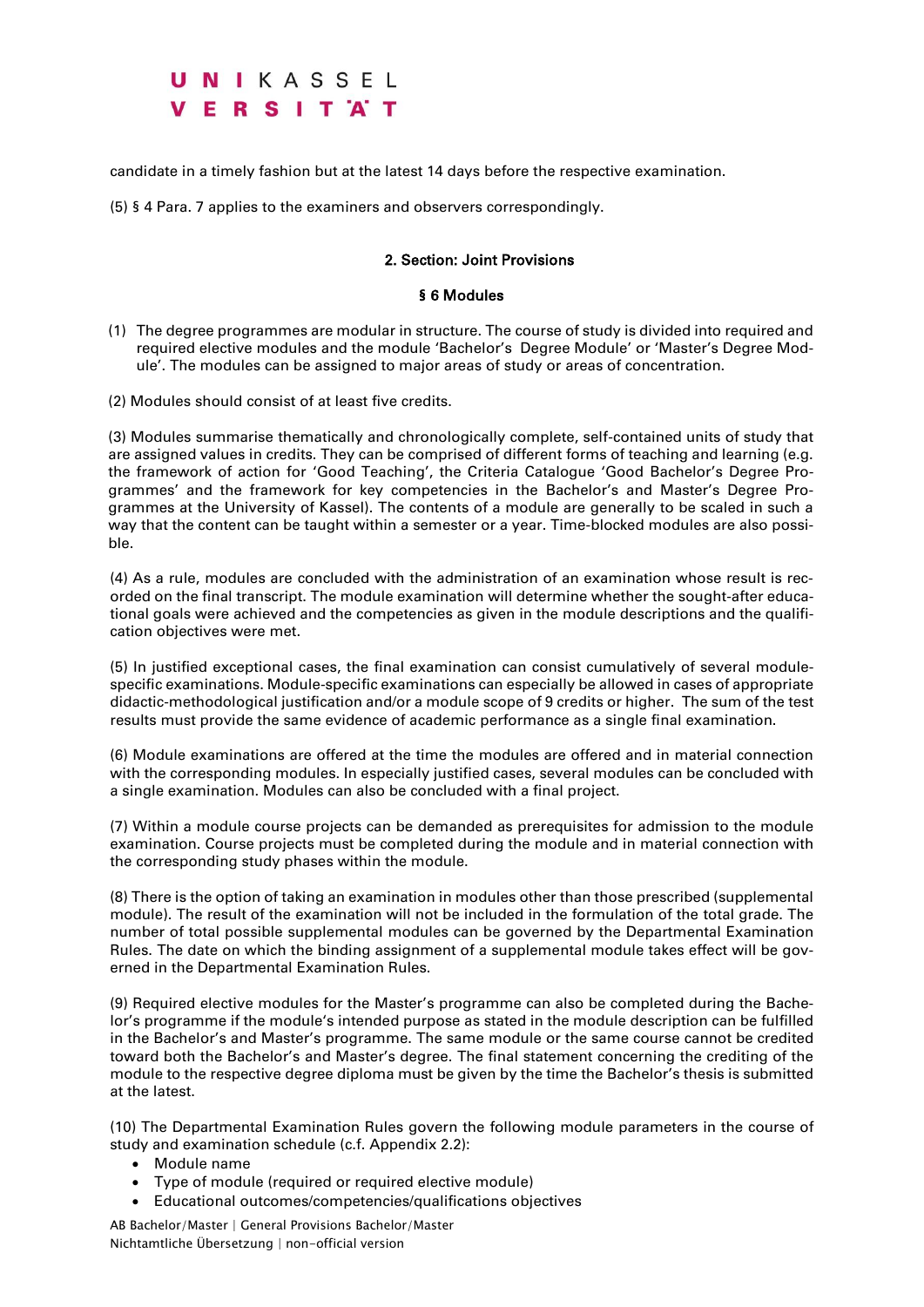- Type of class as per Appendix 2.3, semester hours
- Student work required differentiated by contact hours and hours spent in independent study
- Preconditions for enrolment in the module
- Course projects
- Preconditions for admission to the examination
- Type of examination and possibly scope of the examinations
- Number of credits awarded for the module.

(11) Each module is to be described in its own module handbook in accordance with Appendix 2.1. The description should provide the student with reliable information about the course of study, contents, quantitative and qualitative requirements and integration into the overall concept of the course of study or the relationship to the other modules. The qualification objectives of the course of study must be described at the start of the module handbook. The module handbook in its full form is not a part of the examination rules. It must be published in suitable form and should be available via the internet in an online archive for a reasonable period of time for recognition purposes.

(12) The degree programmes are to be organised in such a way that they offer time for stays at other colleges or universities and do not in practice lead to increased time to degree. Flexible elements (windows for stays abroad, practica etc.) must be identified in a sample study schedule.

(13) Interdisciplinary topics and opportunities to acquire key skills should be given special consideration in individual modules. Gender diversity and an awareness of diversity should be carefully taken into account. The skill areas of social involvement and personality development should be given particular importance when describing the qualification goals. Key additive and integrated skills should be earmarked with credits in course timetables and assigned to the areas of expertise according to the general stipulations for key skills in the latest valid version of the module handbooks.

(14) The subject examination regulations may take modules from another course of study (import module) without modification in consultation with the providing (exporting) course.

(15) For modules taken from other courses of study without modifications (import modules), the examination committee for the providing (exporting) course rules on questions relating to the module regarding how examinations are to be implemented (in particular appointing and announcing examiners in accordance with § 5, registration deadlines in accordance with §§ 9 and 10, admission of audience in accordance with § 13, withdrawal in accordance with § 15, academic fraud and violations of examination rules in accordance with § 16). The examination committee for the imported course for import modules rules on all questions relating to the imported course as a whole (in particular compensation for disadvantages in accordance with § 11, pass decisions in accordance with § 17, repeat deadlines in accordance with § 18, oral supplementary examinations in accordance with § 18a, crediting studies and performance on examinations in accordance with § 20, issuing transcripts and diplomas in accordance with § 21, final theses incl. admission in accordance with § § 10, 23 and 29, minors in accordance with § 24, admission questions in accordance with § § 22, 26 and 28, access to test files and objections in accordance with §§ 32 and 33). In the event of doubt or questions also relating to the examination procedure of the imported module or to implementation of the module's teaching, the examination committee of the importing course consults the examination committee of the exporting course and the module coordinator in advance (e.g. crediting studies, compensation for disadvantages, objections). If students are required to submit applications or evidence (e.g. certificate, compensation for disadvantages), these must be provided/submitted to the (importing) examination committee originally responsible for their course, which will then forward them to the exporting examination committee.

(16) There must be rules in place for maintaining attendance lists in subject area examination rules and exceptions are only permitted in justifiable exceptional cases. Justifiable exceptional cases could include:

- Seminars, practical projects or practica for which there are limited restrictions (e.g. laboratory places) or which are carried out in cooperation with external offices (e.g. schools),
- Classes or modules in which student interaction places a special role,
- Module examinations for which there is no independent examination or course project beyond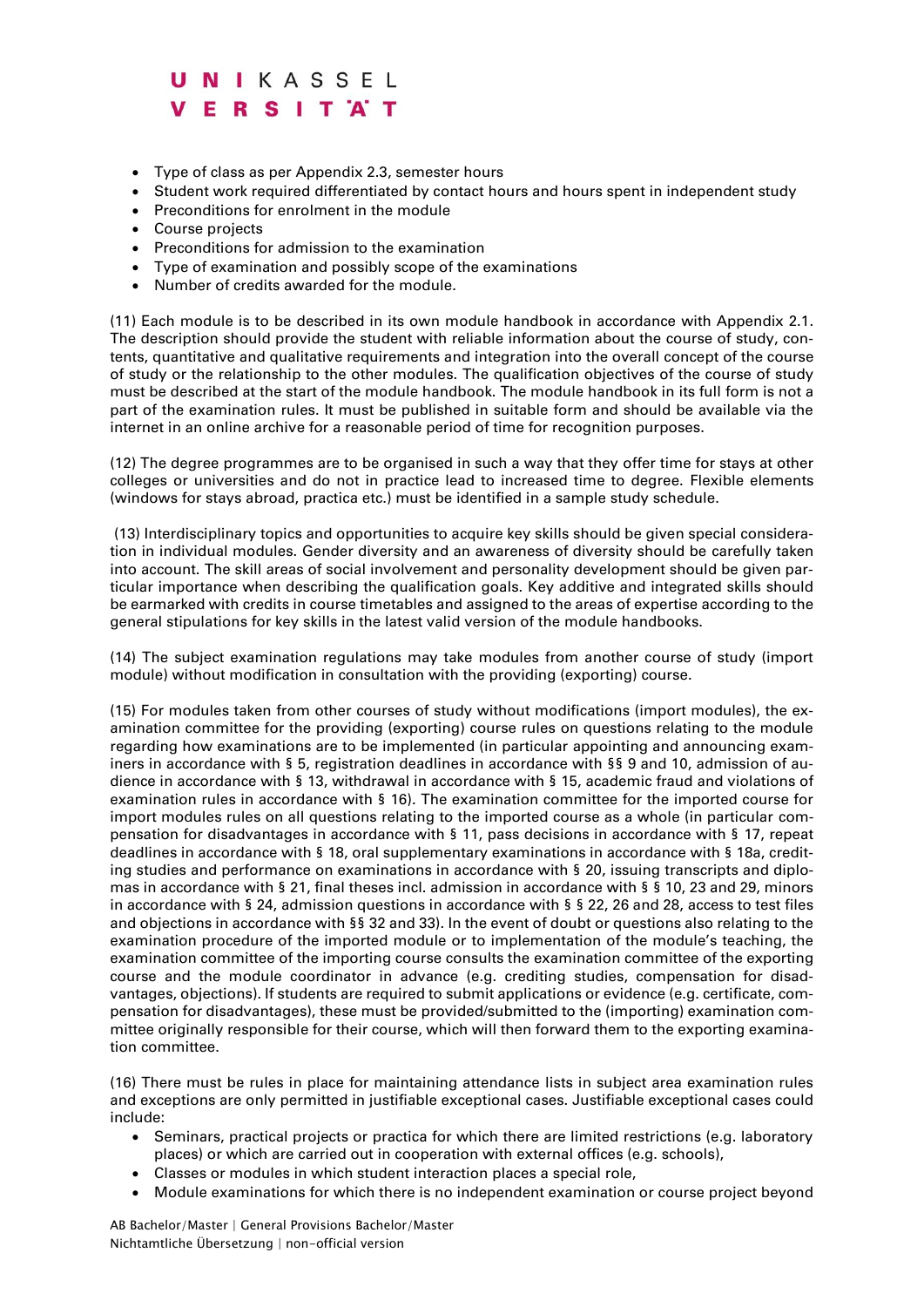simple attendance according to the examination rules.

(17) It is possible to diverge from the sequence of performing work that is necessary to take part in modules, if this work cannot be performed before taking the modules concerned at the end of the 2019/20 winter semester, during the 2020 summer semester or the 2020/21 winter semester because of the special situation caused by the corona pandemic. The responsible examining board will decide whether this applies. A decision by the responsible examining board may allow some divergence from the set unit of instruction according to the module handbook because of the corona pandemic during the 2020 summer semester and the 2020/21 winter semester.

#### § 7 Practical Module

(1) Practical modules should particularly enable students to develop critical, well-considered, professional interpersonal competence in an exemplary learning process. They should help students to use the knowledge and skills gained during their course and reflect on and assess the experience obtained during their practical work. This may take the form of work experience, practical studies, project work or project studies. A practical module can be included in the Subject Examination Regulations for courses that lead to an initial vocational qualification. The latest valid version of the Subject Examination Regulations and the General Rules for Practical Modules at the University of Kassel deal with the details of these practical modules.

(2) Practical modules can be assessed with 'Passed' or 'Failed'. If practice modules are graded, then § 14 applies.

#### § 8 Credits

(1) In the Departmental Examination Rules, each module is assigned credits that also make it possible to transfer the completed coursework to other courses of study at the University of Kassel or another college or university. This includes heeding the decisions and recommendations of the Conference of Ministers of Culture and Rectors of Institutions of Higher Education as well as the European Credit Transfer System (ECTS).

(2) As a rule, credits are only assigned if all of the work required for a module, examinations or required course work, have been successfully completed.

(3) The number of credits for a module will be determined by the proportional work hours that students of average talent must devote to the corresponding module in terms of attendance, contact hours, preparation and study, tests and/or course projects. The regular workload is deemed to be 1,800 hours of work are per year of study, to the extent that the rules for subject-area examinations do not provide any other set of rules. This corresponds of 39 hours working per week and 46 work-weeks per year. 60 credits are awarded for this amount of work. Differing sets of rules in the rules for subject area examinations are possible in a range of 1,500 to 1,800 working hours per year and correspondingly 25 to 30 hour working hours per credit. For modules with a total of more than 5 credits and/or for modules that exceed a semester in duration, credits can also be awarded for partial performance [completion of specific assignments] within a module.

(4) Awarding of credits is not absolutely dependent on an examination, but does assume at the minimum the successful completion of the respective module through course projects.

#### § 9 Course Projects

(1) Course projects can be:

- 1. oral performance [presentations, speeches]
- 2. practical performance
- 3. written performance.

Moreover, the Departmental Examination Rules can provide for other testable course-related work.

(2) Course projects are generally graded with 'Passed' or 'Failed'. If course projects are given grades,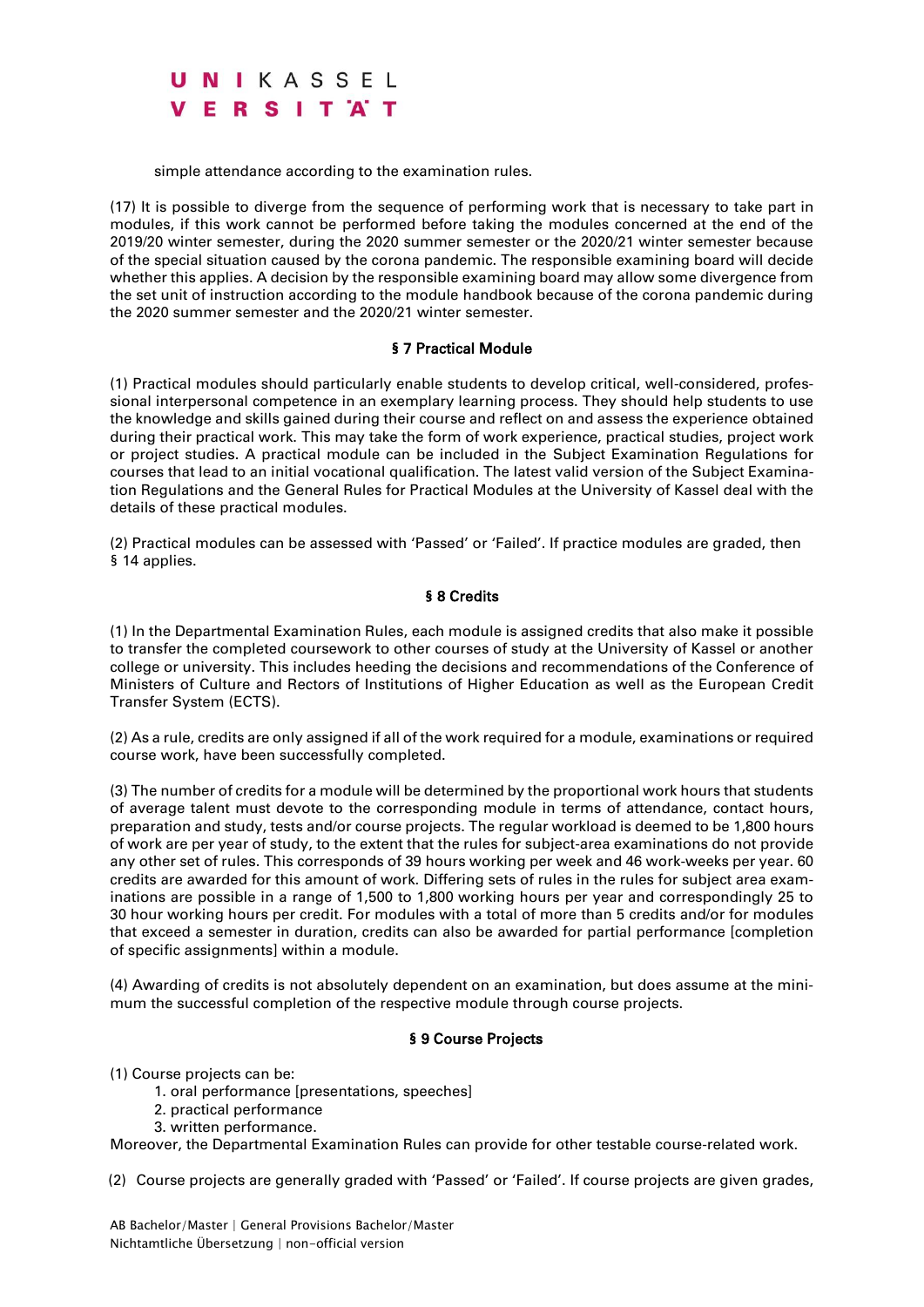then § 14 Para. 1 – 3 applies correspondingly. In the case of group work, the individual's performance in the project must be clearly distinguished and assessable.

It is not normally necessary to repeat coursework that has already been passed if you are retaking a unit or a module. Any exceptions for particular modules must be specified in the Subject Examination Regulations.

(3) The Departmental Examination Rules can establish a registration process for course projects and assignments. The candidate will register for each course project within the period set by and announced by the Examination Committee. The registration deadlines must be arranged so that they do not result in a prolonged time to degree completion.

(4) Course projects can be repeated as often as necessary.

#### § 10 Registration and Admission for Examinations

(1) It is normally only possible for students who are enrolled at the University of Kassel to complete examinations. Exceptions to this are permissible in the light of the corona pandemic if this involves the final examination to be taken to conclude the course, which would have been completed during the 2019/20 winter semester or the 2020 summer semester if examinations had not been discontinued and now needs to be completed on a later date that has not yet been set on the basis of the valid examination regulations. Any work that is performed in October 2020 can be attributed to the 2020 summer semester.

(2) The candidate will register for the examination within the period set by and announced by the Examination Committee. Prior to registration, the necessary preliminary qualifications for admission to the examination must be successfully completed. At the time of registration, the candidate must declare whether the candidate has failed an analogous examination in the same or a comparable course of study or if he/she is currently awaiting the completion of a pending examination. The registration deadlines must be organised in such a way that they do not result in increased time to degree.

(3) The completion of the Bachelor's or Master's thesis and admission to the Bachelor's and Master's thesis writing stage assumes that:

- a) The candidate is registered for the corresponding Bachelor's or Master's programme
- b) The candidate was at least registered for the last semester prior to registering for the Bachelor's

or Master's thesis in the respective degree programme at the University of Kassel and c) Has completed the module examinations or credits required under the Departmental Examina-

tion Rules.

(4) The application for admission to the Bachelor's or Master's thesis must be submitted to the responsible Examination Committee in writing. To be included with the application are:

a) Documentation of fulfilment of the prerequisites for admission listed in Para. 3

b) A statement of whether the candidate has already failed a Bachelor's or Master's thesis in the corresponding degree programme or a related one or whether he/she is already in a pending examination process.

- (5) Also to be included with the application are:
	- a) A topic proposal for the Bachelor's or Master's thesis

b) A suggestion for the thesis advisor as well as a second reader for the Bachelor's or Master's degree

c) If needed, a statement that the Bachelor's or Master's thesis is being completed as a group project.

(6) If the candidate is not able to submit a document required under Para. 3 in the prescribed manner, the Examination Committee can permit documentation to be submitted in another fashion.

(7) The Examination Committee will decide on admission to the Bachelor's or Master's thesis stage. It can transfer the authorisation to render this decision to the chair. Admission may only be denied if:

a) The general preconditions for admission according to Paragraph 3 or the corresponding special conditions for admission according to § 22 or § 26 are not fulfilled or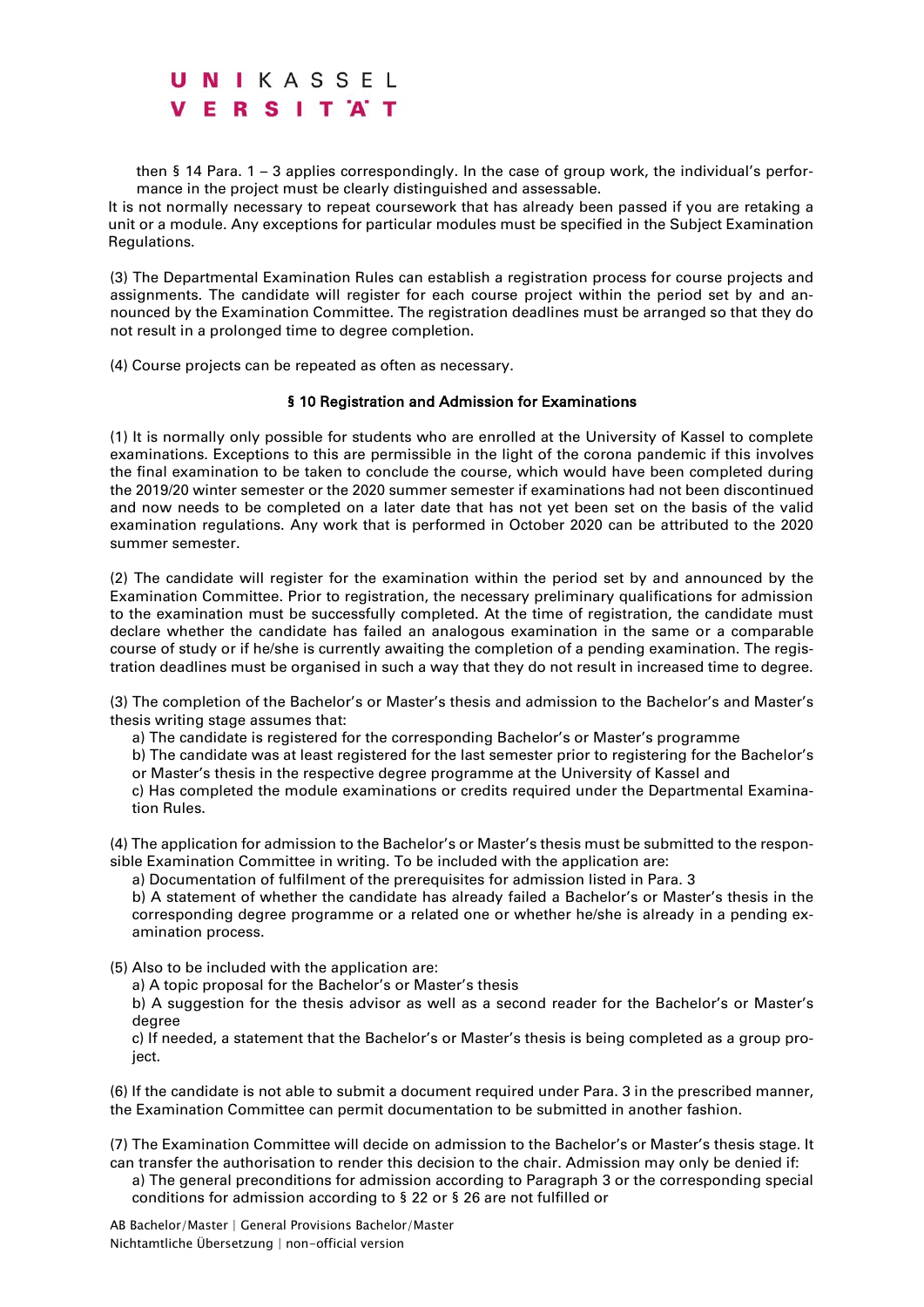b) The documents are incomplete or

c) The candidate failed with final effect the definitive module examination in the same or a related degree programme required under the Departmental Examination Rules or is in a pending examination process or

d) The candidate has forfeited eligibility for examinations through missing the deadline for registration for the respective examination or its completion.

(8) The Chair of the Examination Committee informs the candidate that it rejects the application for admission and formally presents it. The official notification will be accompanied with a justification and instructions for legal relief.

(9) Admission to a Bachelor's colloquium is only possible if the Bachelor's thesis is awarded a grade of at least 'satisfactory'.

(10) If only limited places are available for individual classes in required modules, the faculty may allow students with special living circumstances preferential access to the classes affected. Students with special living circumstances are deemed to be students as described in § 11 Para. 5, pregnant students, and students with dependent children aged under 12. Preferential access must be applied for from the examination committee with documentary evidence. Places can be assigned electronically.

### § 11 Types of Examinations, Compensation for Disadvantages

(1) Examinations must be completed as module examinations, Bachelor's or Master's thesis and/or colloquium. Module examinations can take the following forms:

a) written examination (§ 12) and/or

b) oral examination (§ 13).

The Departmental Examination Rules can provide for other types of examinations, e.g. practical subject-area examinations that can be monitored as well as multi-media supported examinations, if they can be assessed according to the same standards. If a module's study and examination plan provides for various different types of examinations, it must set out provisions regarding the date and decision of type of examination selected. This must be defined by the beginning of the relevant class at the latest. Deviation from the type of examination defined is permitted in consultation with the students taking the class.

In the light of the corona pandemic, the responsible examining board may approve different types of examinations from those outlined in the Subject Examination Regulations during the 2020 summer semester and the 2020/21 winter semester; they must be assessed according to the same standards. If examinations are possibly taken by video conference because of this situation, assurances must be provided that all those involved agree to this type of examination, the video conference is organised and completed by the candidate using a safe service, the identity of the candidate can be established by the video image and the presentation of an official identification document, this person is alone in the room, no illegitimate resources are being used and an examiners' report can be provided in the normal way. An explanation of the examination assessment must be given to the candidate verbally during the video conference. If the candidate fails, he or she must verbally confirm that the assessment was explained. If the examination has to be cancelled for technical reasons, the examination is viewed as not having been taken. The candidate or the chairperson of the examining board decides this.

(2) Examinations using the multiple-choice procedure are permissible as components of a final examination (with a maximum proportional value in the grade of 50%), to the extent that the subject area examination rules do not explicitly exclude the multiple-choice procedure. A proportion of questions using the multiple-choice procedure that exceeds 50% of the total assessment is only permissible if the multiple-choice form of examination is explicitly provided for in the subject area examination rules. In the design of the examination and/or the components of the examination according to the multiplechoice procedure, the recognised minimum standards for this form of examination must be observed. Most specifically, the design must provide for:

- an absolute and a relative lower limit for passing,
- conversion of the number of points scored into discrete grades,
- a set of rules for handling problems or questions that were poorly formulated by the examiner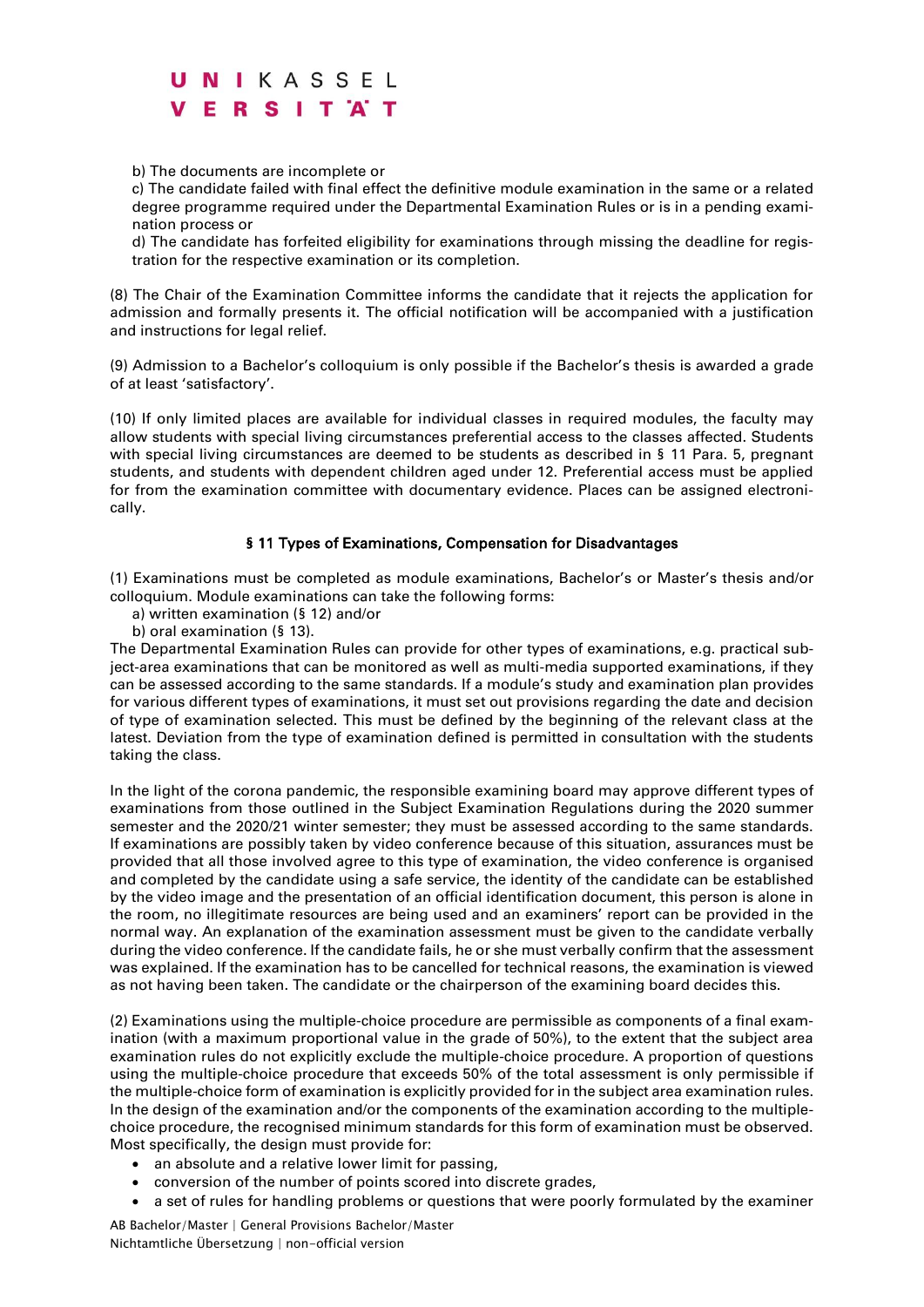(error elimination).

An examination problem or question may not be assigned fewer than 0 points. No negative points or demerits that reduce the overall grade may be assigned.

- (3) In group work, individual performance of group members must be distinguishable and subject to assessment.
- (4) The Departmental Examination Rules can allow for examinations to be completed in English or another language.
- (5) If the candidate credibly demonstrates that, due to:
	- a) chronic illness or handicap in the sense of § 2 Para. 1 SGB IX
	- b) illness of children requiring supervision and family members requiring personal care
	- c) maternal or parental leave

he/she is not able to wholly or even partially complete the examinations in required form or in the by the required deadline, the candidate will be permitted to complete the examinations within an extended period or in a different form. Presentation of a physician's attest can be demanded. The like applies in the case of a course project according to § 9.

An extension to the working time for bachelor's and master's degree dissertations of more than 50% may be granted to these groups of persons to make up for any disadvantages.

(6) If practicums or comparable learning arrangements are required elements of a course of study, the subject area examination rules for students in unusual living situations (e.g. students with children, students falling under Para. 5) can provide for alternative forms of satisfying the performance requirements.

Alternative ways of completing this work from the Subject Examination Regulations may be approved by the examining board during the 2020 summer semester and the 2020/21 winter semester because of the corona pandemic.

(7) Compensatory measures for disadvantages must be requested from the Examination Committee in writing. The application must be submitted when registering for the examination at the latest.

#### § 12 Written Examinations

(1) In the written examinations the candidate must demonstrate mastery of the necessary foundational knowledge and/or discipline-specific skills and must be able to complete assignments and deal with topics in the discipline in limited time with limited assistive materials using the conventional methods of the discipline and be able to deal with topics.

(2) If the written examination takes the form of a final examination, it must be completed under supervision. Approved assistive materials will be identified by the respective test administrator. They must be announced at least four weeks prior to the examination date.

(3) If a candidate arrives late to an examination, the lost time cannot be made up. The candidate may not leave the examination room without the permission of the supervisor.

(4) The examination supervisor must prepare a protocol for each final examination. The protocol must include all events that are of any relevance to evaluating the results of the examination, especially those falling under § 16.

(5) In the case of written examinations that are not completed under direct supervision (especially final papers, files, portfolios, etc.), the examinee must sign a form assuring that he or she completed the work independently.

It is not possible to hand in this kind of examination work or major parts of it on more than one occasion for the same course.

(6) The written final thesis and the written examinations that cannot be repeated again must be evaluated by two test administrators, while other examinations must be evaluated by at least one test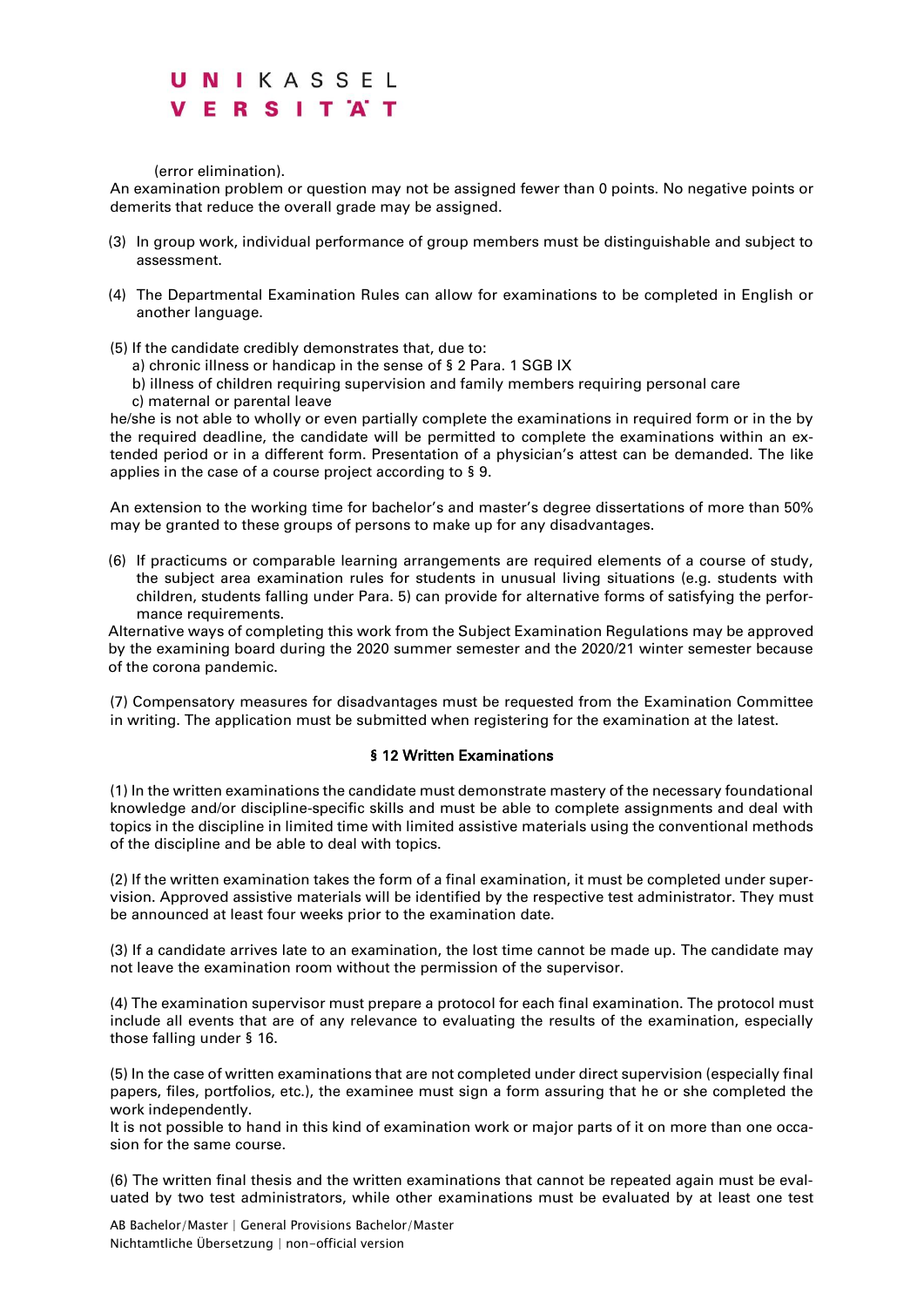administrator. The first evaluation and second evaluation are to be marked on the examination.

(7) The grading procedure for a written module examination should, as a rule, not exceed four weeks.

(8) The processing time for written examinations must be specified in the Departmental Examination Rules. The results of the module examination must be published no fewer than 14 days before the repeat examination.

#### § 13 Oral Examinations

(1) In oral examinations, the candidate shall demonstrate that he/she is able to recognise the contexts in the test area and classify specialised questions in these contexts. The candidate should also demonstrate whether he/she possesses a foundation of knowledge adequate to the state of his/her degree programme.

(2) The Departmental Examination Rules will determine the duration of the oral examination.

(3) Oral examinations must be completed by one or more examiners in the presence of an expert observer; group examinations should be held at most in groups of five students.

(4) The essential matters and results of the oral examinations must be recorded in a protocol which must be signed by the examiners and/or observers. The result must be announced to the candidate following the completion of the oral examination.

(5) Students in the same course of study are entitled to participate as auditors in oral examinations unless the candidate refuses to allow them or the examination is not public for confidentiality reasons. Admission of auditors can be made dependent on the available space. The chair of the examination committee can, if there is justifiable interest, also admit other members of the college to the hearing or exclude auditors. Sentences 1 and 3 do not apply to the consultation and announcing of the examination results.

#### § 14 Assessment of Performance on the Examination, Calculating and Weighting the Grade

(1) Grading is always based on the individual performance of the candidate.

The following grades are used for grading the individual performance on examinations:

| Grade 1 'Very Good'    | an outstanding performance                                                            |
|------------------------|---------------------------------------------------------------------------------------|
| Grade 2 'Good'         | a performance that is considerably better than the average require-<br>ments          |
| Grade 3 'Satisfactory' | performance that meets the average requirements                                       |
| Grade 4 'Sufficient'   | a performance that still meets the requirements in spite of deficien-<br>cies         |
| Grade 5 'Fail'         | a performance that does not meet the requirements due to significant<br>deficiencies. |

(2) The grades for the individual examinations will be determined by the respective examiners.

(3) In order to provide greater differentiation in grading examinations, the grades can be raised or lowered to intermediate values by 0.3; the grades 4.3, 4.7 and 5.3 are excluded.

(4) In calculating and reporting the module grade, the first two decimal places after the period will be taken into account and all other places will be omitted without rounding. If a module consists of several module sub-examinations, a module examination will be assessed by two examiners (especially final examinations) and/or if module grades are credited to other colleges, Sentence 1 applies analogously.

(5) The rules for subject-area examinations can provide for calculating the module grade by weighting individual module part-examinations and/or weighting to match the assigned credits. If no weighting is provided for then the module grade is calculated from the unweighted average of the grades from the examinations/ module partial examinations.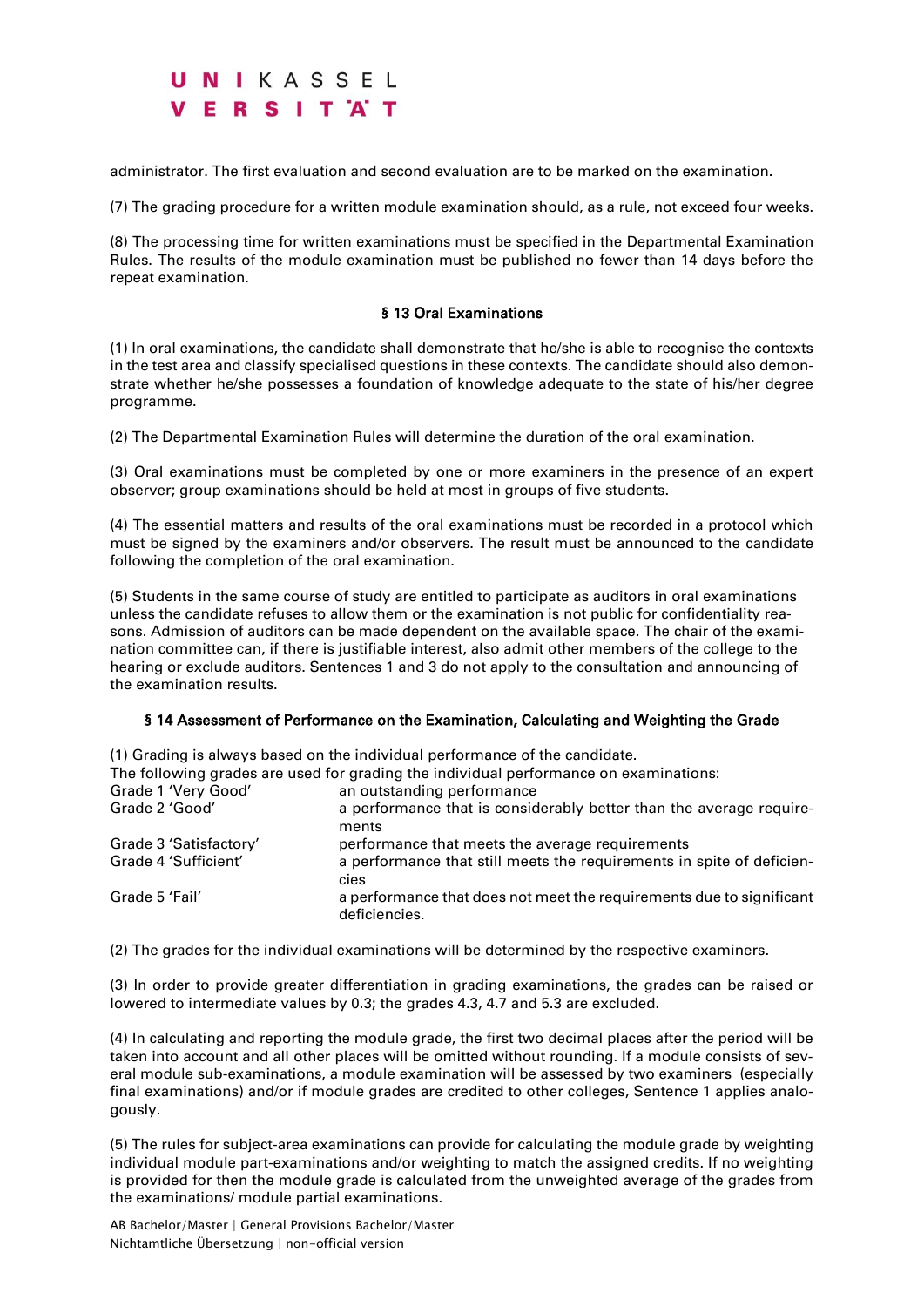(6) The grade is: with an average of 1.0 or less  $=$  with distinction with an average over  $1.0$  to  $1.59$  = very good with an average over  $1.59$  to  $2.59$   $=$   $900d$ with an average over  $2.59$  to  $3.59$   $=$  satisfactory with an average over  $3.59$  to  $4.0$  = sufficient with an average over  $4.0$  = fail.

(7) The Examination Committees in the faculties can decide on a points system for calculating grades for examinations.

(8) The basis for calculating the ECTS-Rank is given by the final grades achieved by those completing their degree programme in the respective course of study during the examination year – calculated starting from the month in which transcripts are issued. The group must consist of at least 50 degreecompleting students. If the necessary group size cannot be attained, the period will be extended until the minimum group size is reached by one additional semester each.

(9) For Bachelor's and Master's transcripts, in each case a total final grade must be calculated. The total grade is calculated from the grades of the module examinations and the grades from the Bachelor's or Master's modules. The total grade will be reported with only one decimal place after the period, all other places will be omitted without rounding. The rules for subject area examinations can provide for a weighting of individual module grades and/or weighting corresponding to the credits assigned to the modules in the calculation of the overall grade. If no weighting is provided for, the grades for the module will be equally weighted in calculating the overall grade. Sentence 3 applies also to the overall notes that are issued to other colleges and will be taken into account at the University of Kassel for the purpose of admission or granting of credit.

(10) If an English translation of the certificate is issued, the grades for the individual examination work and the overall grade shall represent the following grade scale:

1.0 or less – with distinction 1.0 to  $1.59$  – very good, 1.59 to 2.59 – good, 2.59 to 3.59 – satisfactory,  $3.59$  to  $4.0$  – adequate, Above 4.0 – failed.

### § 15 Failure to Attend and Withdrawal

(1) A module examination will be graded as 'Not Sufficient' (5.0) if the candidate misses a binding examination appointment announced to him/her without having previously withdrawn from the examination. The same applies if a written module examination is not completed within the allotted time.

(2) Withdrawal from written examinations without cause is generally permitted up until the day before the examination.

(3) Withdrawal from oral or written examinations after the deadline stated in Para. 2 must be immediately reported to the Examination Committee in writing and credibly justified. In cases where doubt is justifiable, a medical certificate or official attest (Certificate of Disability) from a physician may also be demanded. Inability to complete the examination that manifests itself during the examination must be reported to the examiner immediately. The obligation to report and credibly explain the reasons to the Examination Committee remains unaffected. If the reason is officially acknowledged, a new examination appointment will be set. If withdrawal or failure to appear is given official acknowledgement, the results of those module examinations already completed will be credited.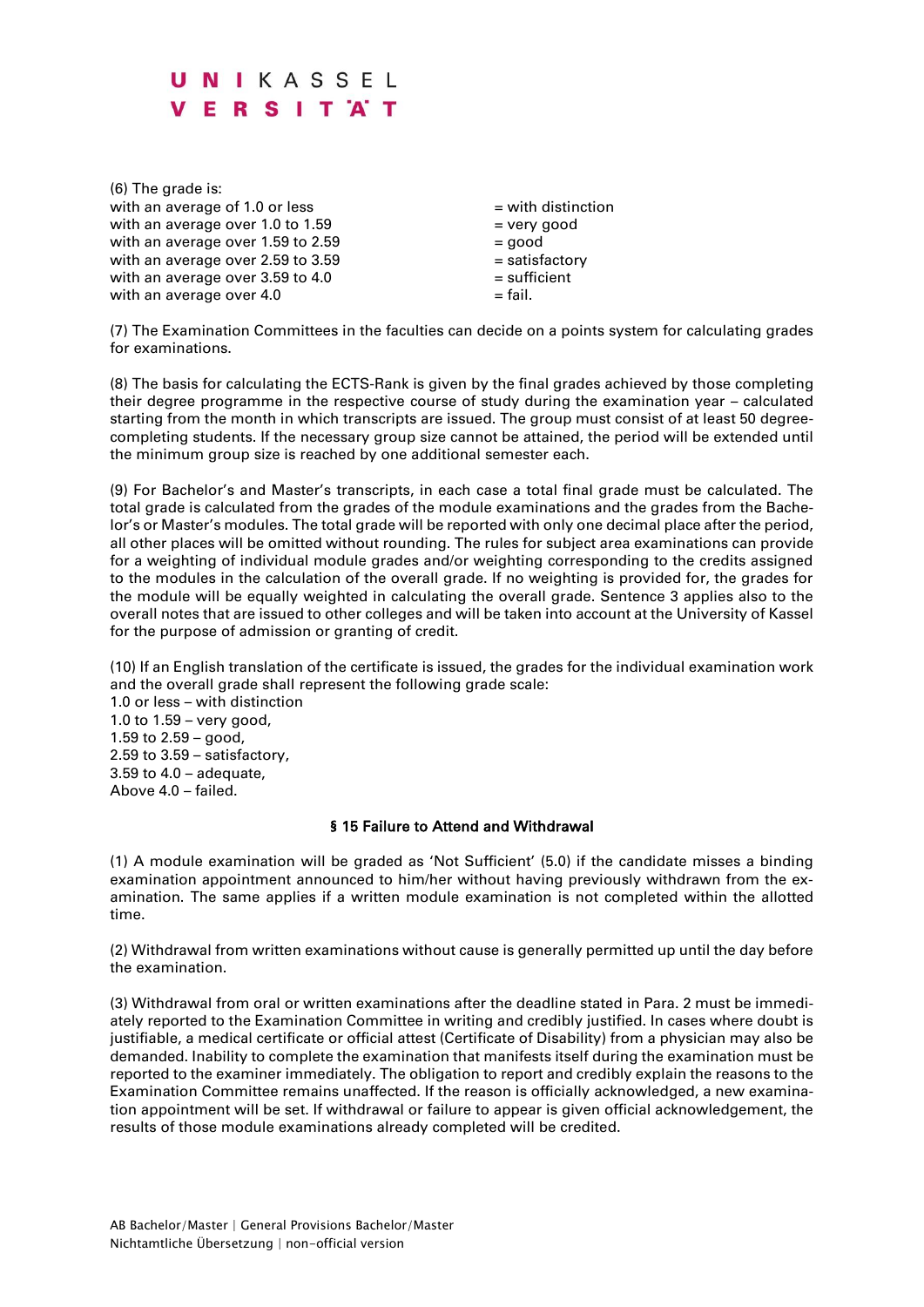### § 16 Academic Fraud and Violations of Examination Rules

(1) The examinations of candidates who attempted academic fraud during their examinations or attempted to or actually used prohibited aids in completing their examinations will be awarded the grade of 'Fail' (5.0). A candidate who disrupts the regular and proper order of the examination appointment can be excluded from continuing and completing the examination by the examiner or supervisor; in this case the examination will be awarded a grade of 'Fail' (5.0). Mobile telephones or similar electronic devices are deemed to be prohibited aids as per Sentence 1, unless permission has been expressly granted. These may only be brought into the examination room in a powered off state, must remain out of reach and must be handed to the invigilator upon request. Unauthorised carrying of these prohibited aids is considered to be an attempt at academic dishonesty.

(2) If a candidate achieved admission to the examination improperly through culpable action, the Examination Committee can decide to grade the examination as failed.

(3) If there is a particularly serious case of cheating or a repeated attempt to cheat in a module examination or part of a module examination, in a bachelor's or master's dissertation or if cheating takes place when the candidate submits a written declaration that he or she has completed the work independently without any unauthorised resources, the examining board may decide to exclude the candidate from repeating the examination. The candidate cannot choose a different compulsory option, if the latter has been failed because of cheating. The seriousness of the cheating is evaluated by the energy used by the candidate to cheat and the impairment of equal opportunities caused by the cheating.

(4) Before such a decision is reached by the Examination Committee, the effected party must be given opportunity to respond.

- (5) Any negative decisions made by the Examination Committee must be immediately communicated to the candidate in writing, provided with a written justification and with instructions for legal relief.
- (6) For course papers, oral presentations and final projects, the citation rules for academic papers given by the faculties apply. In the case of considerable disregard, Para. 1 Sent. 1.
- (7) Coursework, seminar papers and dissertations may be checked for any text passages or other sources that have been taken over without being marked as such by means of suitable software, which must meet the valid data protection quidelines.

#### § 17 Passing and Failure

(1) A student achieves a passing grade in a module examination if the grade is at least (4.0). The Departmental Examination Rules can specify that a module examination with several module subexaminations has only been passed if certain examination components are awarded a grade of at least 'Sufficient' (4.0).

(2) The Bachelor's or Master's examination has been passed if all module examinations are passed.

(3) If the candidate did not pass a module examination or if the final thesis is awarded a grade lower than (4.0), he/she will receive a written notification from the Examination Committee which must contain instruction concerning whether or in what scope and by what deadline the module examination and/or Bachelor's or Master's thesis can be repeated. The decision must be provided with an instruction on legal remedy. If repeating is not possible then final and binding failure of the examination must be established, and if there is an entitlement, reference made to the possibility to apply for an oral supplemental examination as per § 18a. Departing from Sentence 1, the Examination Committee can decide that the communication will be affected by means of a university-wide notification or through the electronic examination administrative system in which the protected interests of the effected parties must be considered.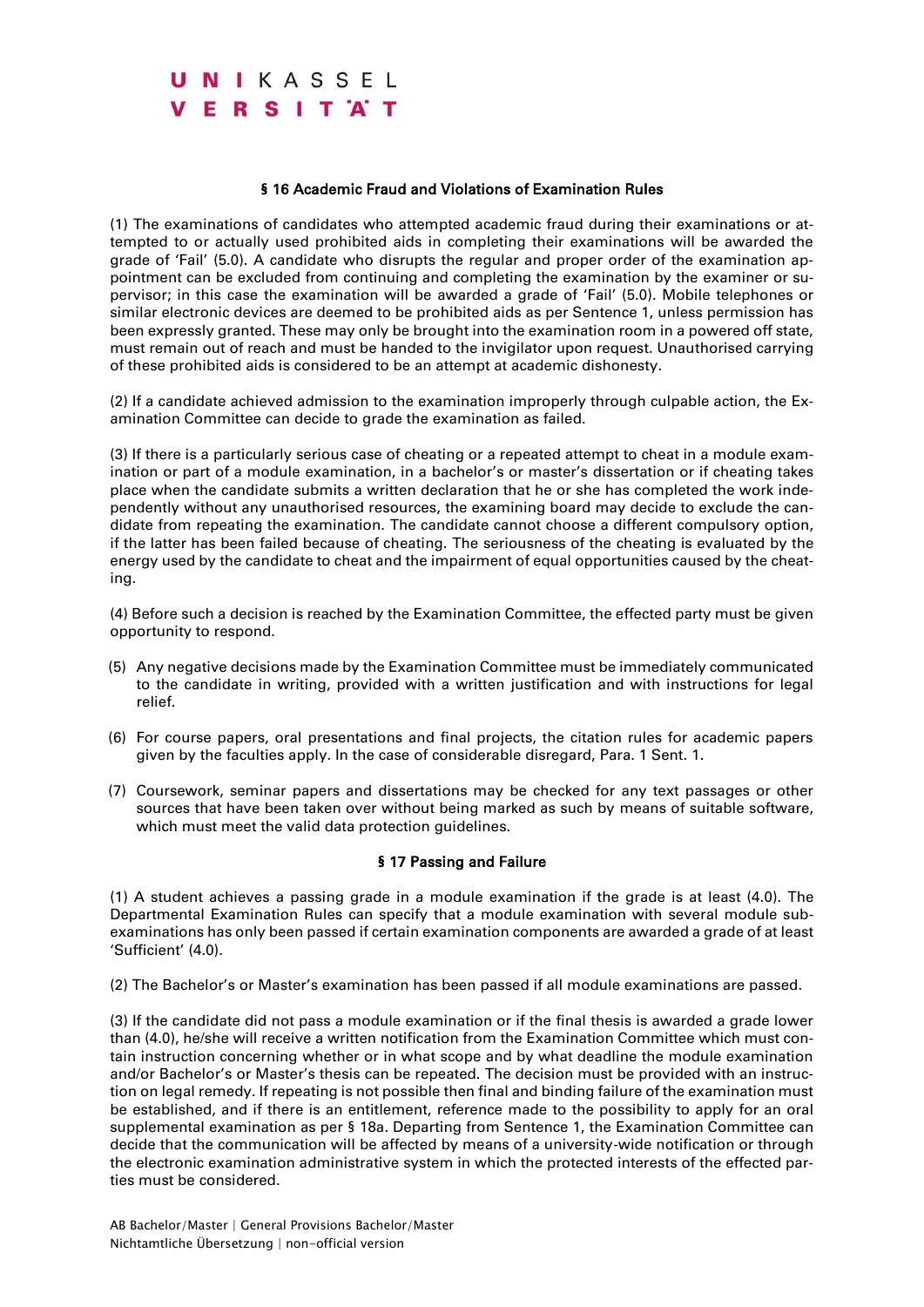(4) Only one time may a required elective module failing grade with final effect may be substituted once to the extent that the Departmental Examination Rules specify nothing to the contrary, the rules for subject area examinations can however provide for other options for substitution. The Departmental Examination Rules can establish rules concerning change of existing required electives for the purpose of improving grades.

#### § 18 Repeating Examinations

(1) Failed module examinations can be repeated twice.

(2) If a module examination consists of several module examinations, the Departmental Examination Rules can provide for specific sub-examinations that are not awarded grades of at least sufficient (4.0) must be repeated. If the module examination as a whole is failed, only the part that was failed must be repeated.

(3) If the Bachelor's or Master's thesis is awarded a grade of 'Not Sufficient', it can be repeated once. A different topic will be assigned. Returning the topic for the Bachelor's or Master's thesis is only permissible in the framework of a repeated examination if the candidate did not use this option when completing the first Bachelor's or Master's thesis. It cannot be permitted a second time.

(4) Failed attempts at the same or a comparable module examination in a degree programme at the same university or a different university or institution of post-secondary education in Germany or abroad will be credited.

(5) No period is generally set for the completion of repeat examinations. In justified exceptional cases, the subject area examination regulations can set periods within which repeat examinations must be completed. The opportunity to repeat an examination must be offered at the latest within the next semester. Regardless of the rules in the individual examination regulations, the responsible examining board may cancel existing deadlines outlined there for completing repeat examinations in order to respond to the adverse effects caused by the corona pandemic.

(6) Any examinations not passed during the 2020 summer semester up to and including 31 October 2020, apart from dissertations, are viewed as not having been taken. Any examinations passed during the 2020 summer semester may be repeated on one occasion to improve grades. If an exam is repeated, the better result counts. Any examinations not passed because of cheating or breaches of rules are not covered by this rule. Any rules possibly going beyond this in the Subject Examination Regulations are not affected by this. The opportunity of using a supplementary examination according to Section 18a is not affected by this either. Candidates must register to improve the grade of an examination that has already been passed during the 2020 summer semester by 30 September 2021 at the latest; this opportunity lapses after this date. Candidates have no right to insist that their chosen examination format should continue in future for examinations that are repeated according to these rules.

#### § 18a Oral Supplemental Examinations

(1) A supplementary oral exam may be taken on request on one occasion per course and not more than once in a module for a combined degree course if a written examination has not been passed on the second occasion. The application must be made to the responsible examining board within four weeks of the publication of the examination results by official decision (time limit). If no application is received within this deadline, the examination has been finally failed. The responsible examining board sets the date for the supplementary oral exam and this should take place within eight weeks of an application to take it. If the candidate is unable to attend on that date, Section 15 applies. Any claim for a supplementary oral exam is forfeited if the candidate has not taken the written examination, or it is clear that the candidate has not seriously tried to work through the examination tasks or the examination has been assessed as "inadequate" (5.0) because of attempted cheating or a breach of rules according to Section 16 or the candidate failed to turn up for the supplementary oral exam without an important reason.

(2) Solely defined as written examinations in the sense of Para. 1 are final examinations, final papers,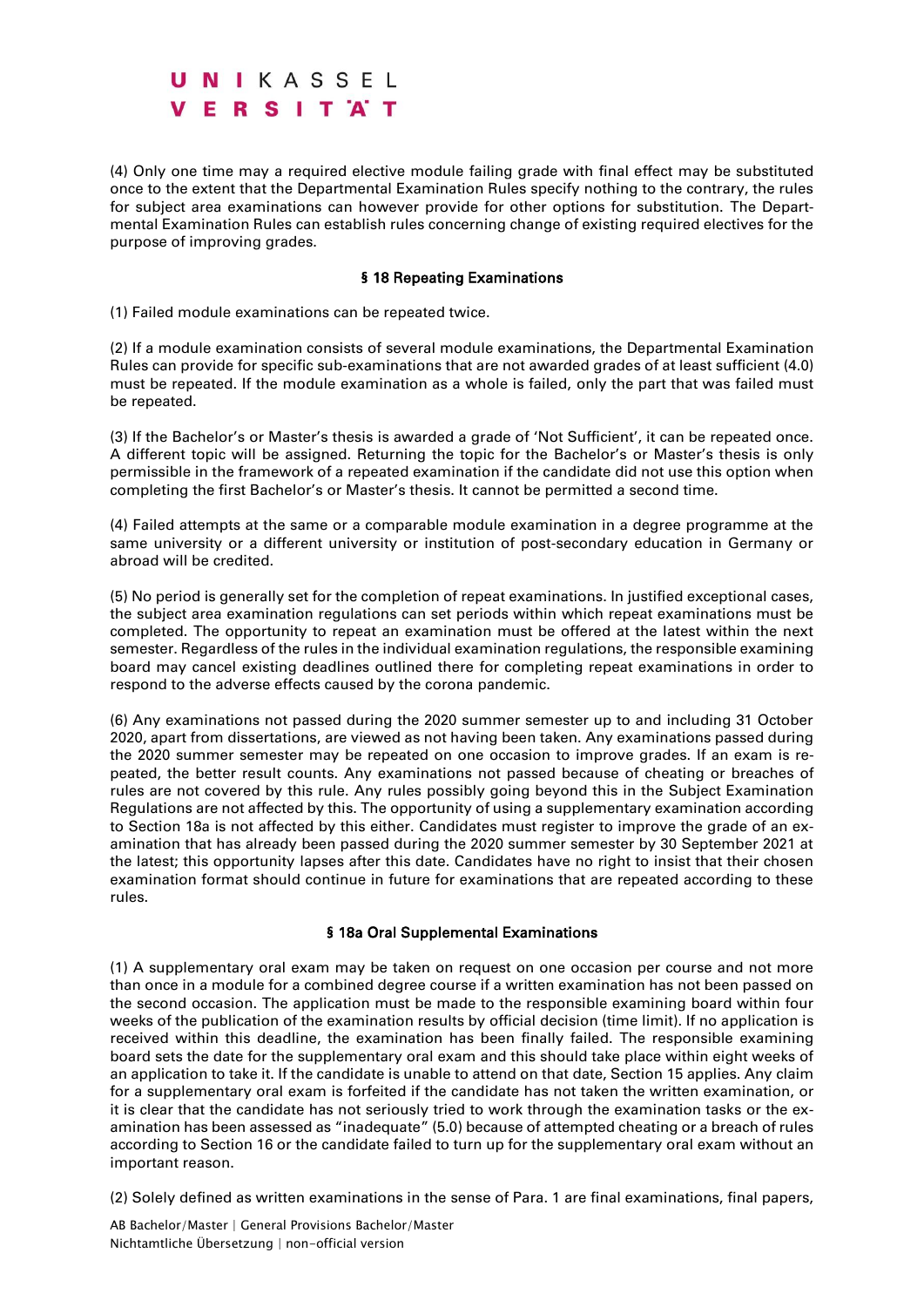take-home examinations or other written forms of examination (e.g. portfolios, files, reports) and as such they are excluded from the oral supplemental examination. For practical final examinations in languages in the field of modern foreign languages, the subject area examination rules can allow for the oral supplemental examination.

(3) In the framework of the oral supplemental examination, the results of the written examination will be taken as the starting point. An oral examination will be carried out based on these results in which the candidate will be examined to determine if he or she has achieved a degree of performance that still meets the requirements (for adequate performance) in spite of the deficiencies appearing in the written examination. The duration of the oral examination is dependent on the arrangement of the content of the examination and will be based on the duration of oral examinations specified in the rules for subject area examinations. It should not drop below the minimum duration of 10 minutes and may not exceed the maximum duration of 30 minutes. Based on the oral supplemental examination, the grade of the second repeat examination will be assessed in total with "adequate" (4.0) or "not adequate" (5.0). There will be no independent assessment of the oral supplemental examination. The final assessment decision must be understandably explained. § 13 applies correspondingly.

(4) The supplementary oral exam must be completed and assessed by two persons authorised to examine according to Section 13 Para 3. Before setting the grade, an examiner must listen to the other persons involved in the assessment process. If no agreement can be reached on the assessment, the examining board must determine the final assessment according to Para. 3 after listening to the examiners involved in the case. In a departure from Section 13 Para. 4, the result of the supplementary oral exam may not be communicated to the candidate until the opinion of the examiners has been heard according to Sentences 2 and 3. If the result confirms that the candidate has failed, Section 17 Para. 3 applies.

### § 19 Deadlines

(1) The deadlines must be set down in writing in such a way that the module examinations can be fully completed within the Standard Period of Study set for the degree programme. Maternity leave periods as well as periods for parental leave must be taken into account. The deadlines must be extended for part-time students on request.

(2) The specific faculty will make sure that course projects and module examinations can be completed within the periods set down in writing in the respective Departmental Examination Rules. The deadlines for module examinations and the Bachelor's and Master's thesis must be announced in a timely fashion.

(3) In the event that the Departmental Examination Rules cease to be in effect, the students affected must be immediately informed in a suitable fashion by the faculties.

### § 20 Crediting Studies and Performance on Examinations

(1) Modules, coursework and examination work and practical phases, which were performed at a university in Germany or abroad, can be accredited on request, if there are no major differences between the skills and abilities acquired and those needing to be acquired.

(2) Demonstrated competencies and skills that were obtained outside of the realm of post-secondary education are to be credited for up to half of the credits for the course of study in accord with Para. 1.

(3) The responsible examination committee makes any decisions about crediting and accrediting work in line with paragraphs 1 and 2.

(4) Crediting and accrediting skills and abilities normally takes place in line with competence. This can only be refused if major differences are discovered. The university is not obliged to provide reasons for any non-accreditation (cf. Lisbon Convention Article III).

(5) Differences are only considered significant if they endanger the achievement of the objectives of the course of study. Significant differences exist especially if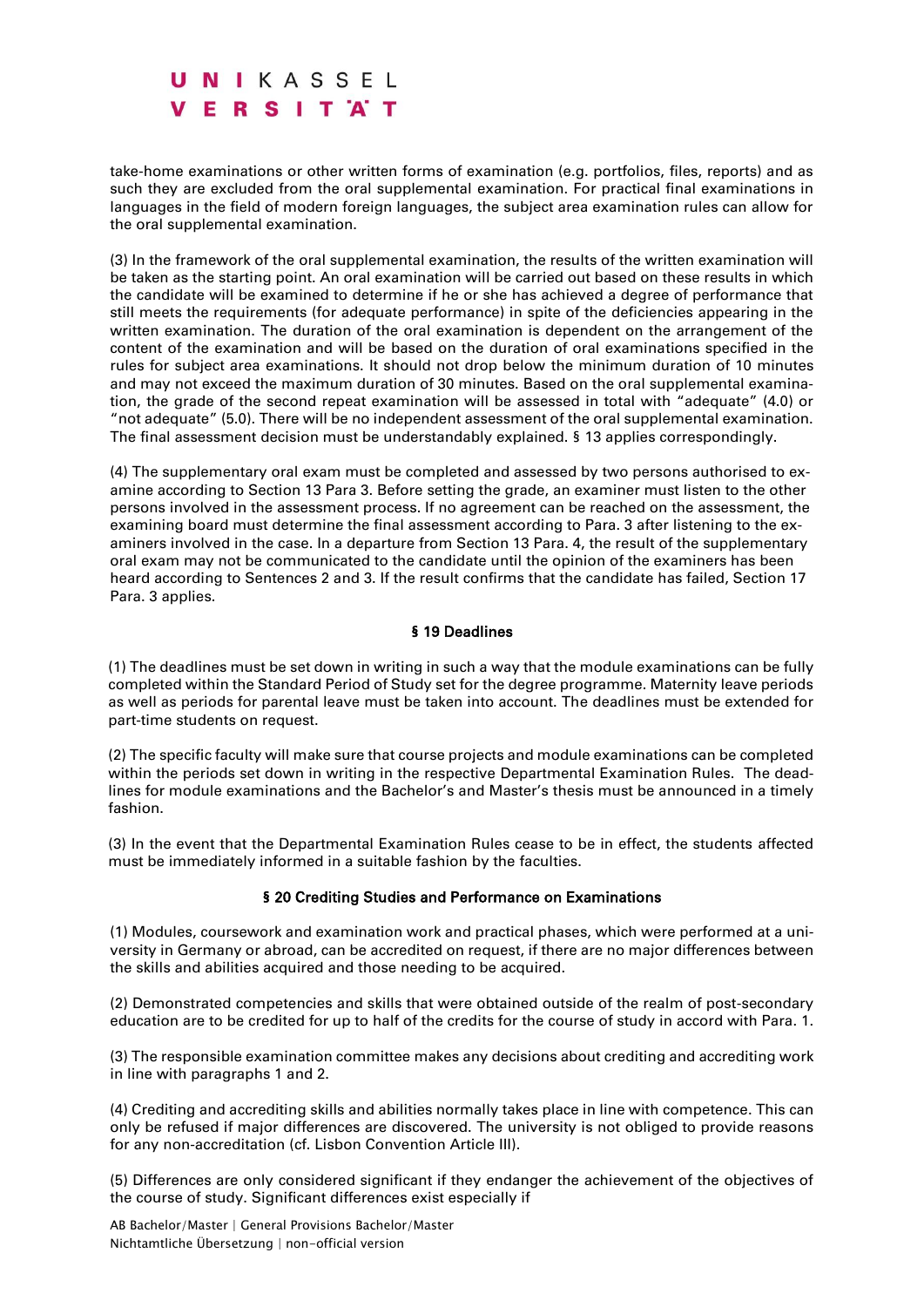- the results of instruction diverge considerably,
- there are grave differences in the prerequisites for admission and/or
- there are significant differences in the focuses or quality of the programmes of study.

(6) If coursework that has been performed abroad is accredited, the equivalence agreements approved by the Conference of Education Ministers and the Conference of University Rectors as well as arrangements that are part of university partnership agreements must be followed. If there are any doubts about whether a major difference exists, the Central Office for Foreign Education must be contacted.

(7) Crediting skills and competencies obtained outside of the realm of post-secondary education and their assignment to modules based on the documents provided by the applicant, the Examination Committee will, in specific cases, review the extent to which the documented abilities, skills and educational outcomes that were obtained outside of the ambit of universities or colleges are equivalent to those of individual modules in the degree programme. The Department Examination Rules can make more specific provisions. For homogenous groups of applicants, crediting can be done in flat rate units.

(8) Any accreditation of skills and abilities can also take place through an entrance examination. The candidate's individual knowledge is tested with the aim of enabling the candidate to move to a higher semester. The examining board determines the type of examination on the basis of module descriptions for the modules needing to be accredited. It also decides which modules should be accredited if the entrance examination has been passed.

(9) If coursework and examination work are accredited, the grades and credits – if the grading and credit systems are comparable – must be taken over and included when calculating the overall grade. If the grade systems are not comparable and it is not possible to convert the grade, the grade "passed" is awarded. It is possible to note on the certificates where accreditation has been used.

### § 21 Transcript, Diploma and Diploma Supplement

(1) The candidate will receive a transcript of any successfully completed Bachelor's or Master's examination immediately, within four weeks at the most. The transcript will record the final examination for the degree programme, the module title and module grades, the credits, the topic of the final thesis, its grade as well as documentation of successful completion of the practical phase and the credits awarded for this, the Standard Period of Study, the credits for the Standard Period of Study as well as the overall grade. For the combination Bachelor's degree, the major and minor must be listed separately. The Departmental Examination Rules can also specify that the transcripts include the following information about the Bachelor's or Master's examination:

- a) The focus of course of study
- b) The results of the examinations in the supplemental modules
- c) The duration of the necessary subject area studies through to the final examination
- d) Name of the examiner for the final examination.

(2) The transcript will be signed by the Chair of the Examination Committee and the Dean of the faculty with the date (Appendices 3 and 4).

The transcript will also bear the date on which the last examination and/or coursework was completed. In the case of subsequently finished Bachelor's or Master's thesis, the date on which the thesis is submitted is definitive.

(3) If the candidate failed a Bachelor's or Master's examination with final effect, then he/she will, on request, be issued a written transcript that includes the completed module examinations and the grades achieved in them and the number of credits achieved and the notation that the examination was not passed.

(4) Simultaneous with the transcript for the Bachelor's or Master's examination, the candidate will receive the Bachelor's or Master's diploma with the date of the last examination or coursework. It will attest the awarding of academic grade in respective degree programme (Appendices 5 and 6). The diploma will be signed by the Chair of the Examination Committee and the Dean and stamped with the seal of the University of Kassel.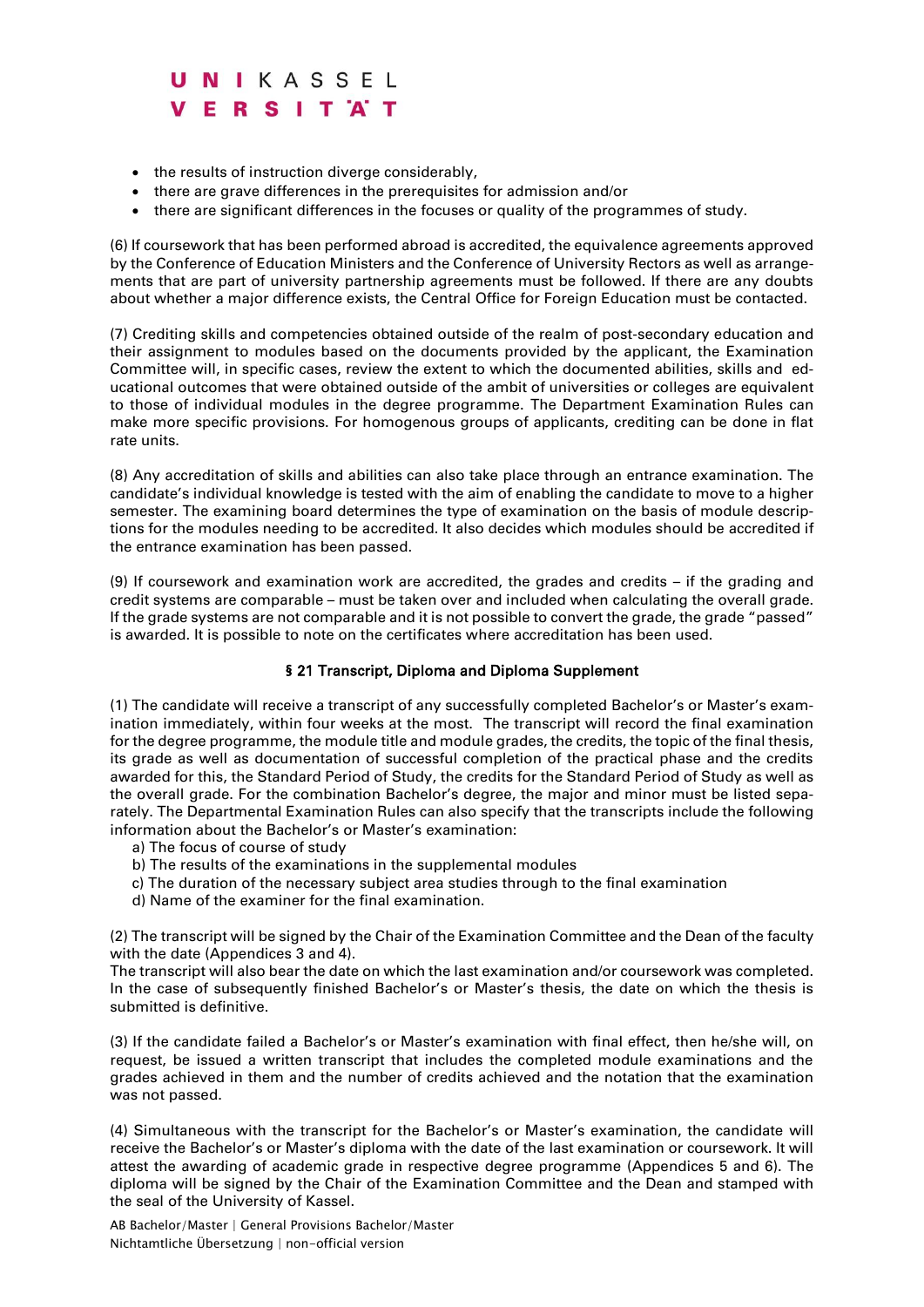(5) With the diploma and the transcript, a Diploma Supplement will be issued corresponding to the rules established between the Conference of Ministers of Cultures and the Conference of University and College Rectors in the currently valid edition as well as the Transcript of Records (Appendix 8 and 9).

(6) On request an English translation of the transcript and the diploma will be issued (Appendix Samples 3.2., 4.2, 5.2, 6.4).

(7) On request the student can be issued a Transcript of Records by the Examination Office during his/her studies.

#### 3. Section: Bachelor's Degree

### § 22 Special Preconditions for Admission to the Bachelor's Degree Programme

(1) In special, justifiable exceptional cases, the faculties can require a preliminary practicum prior to the start of the degree programme as a precondition for admission. The duration of the preliminary practicum may be at most 13 weeks. The Departmental Examination Rules will specify its exact scope.

(2) The Departmental Examination Rules can provide for specific language requirements as preconditions for admission for the majors, minors and secondary subject areas for teacher certification. The framing conditions for the demonstration of the level of language skill according to the rules of the Joint European Frame of Reference for Languages in Bachelor's and Master's Degree Programmes at the University of Kassel are to be applied in their currently valid version apply to the extent that no rule was issued for the language requirements.

(3) The Departmental Examination Rules will specify by when the special preconditions for admission can be made up.

### § 23 Bachelor's Thesis, Colloquium

(1) The Bachelor's thesis should demonstrate that the candidate is able to independently process a problem from his/her field of study using academic methods in the allotted period of time. The topic must be so constituted that it can be treated adequately in the time allotted.

(2) The Departmental Examination Rules specify the scope of work done in the Bachelor's thesis; it must be at least 6 credits and may not exceed 12, depending on the scope of the work. The time from issue of topic to the submission of the Bachelor's thesis must be at least four and at most nine weeks. To the extent that flexibility is provided for in the examination for the Bachelor's thesis, allowing for completion during the course of study while completing classes, the time allowed for completion can be extended to up to 18 weeks. The time allowed to complete the thesis will be specified in the Departmental Examination Rules.

(3) The Bachelor's thesis must be supervised and graded by a professor or other person authorised to administrate examinations as defined under § 5 Para. 2 (first grader). If the Bachelor's thesis is completed in an institution outside of the University of Kassel, it must be approved by the Chair of the Examination Committee.

(4) The Departmental Examination Rules specify:

- a) in which semester of the degree programme the topic for the Bachelor's thesis can be given out at the earliest
- b) other preconditions for the issue of the topic
- c) the procedure by which the student receives the topic
- d) the procedure for setting deadlines and dates in connection with the Bachelor's thesis

e) the number of copies of the Bachelor's thesis that need to be submitted and their format (e.g. bound printed copies, data storage media).

(5) Once the topic is issued, the first grader as per Para. 3 and a second grader will be appointed by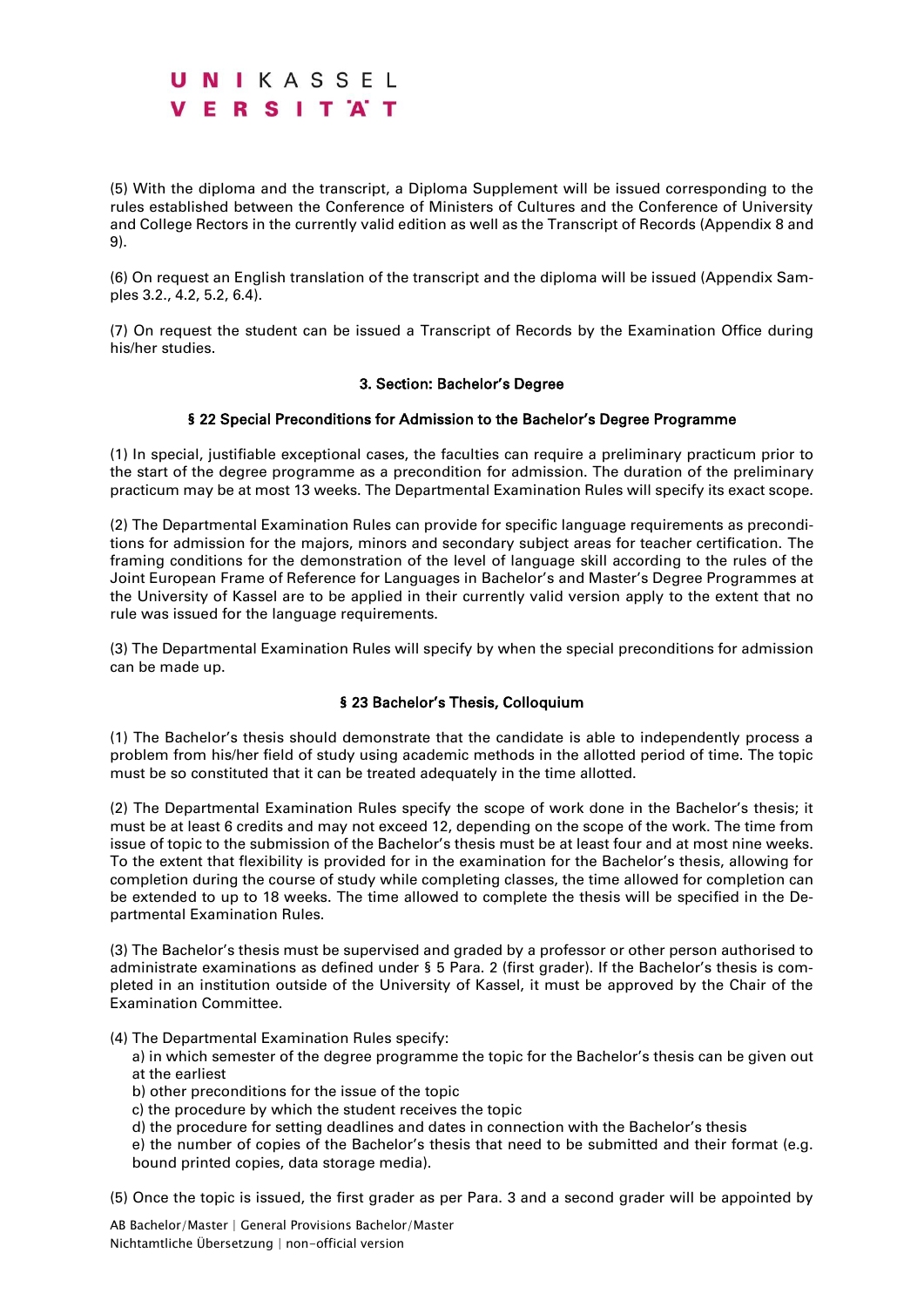the Examination Committee. One of the graders must, as rule, be a professor. The examination committee can appoint an external assessor, especially if no authoritative expert is available internally. For external assessors, § 5 Para. 2 and 3 apply correspondingly.

(6) The Chair of the Examination Committee will make sure that the candidate receives his/her topic for the Bachelor's thesis in a timely fashion.

(7) The Bachelor's thesis can also be allowed to take the form of group work if the contributions of the individual students can be identified and graded distinctly thanks to the identification of sections, page numbers and other objective criteria that make such clear differentiation possible and the requirements under Para. 1 are fulfilled.

(8) If the first due date cannot be met for reasons for which the candidate is not responsible, the examining board may extend the working time once, if the candidate applies for this before the first due date. The Subject Examination Regulations regulate the period for extending the working time; the extension may not exceed 50% of the envisaged working time. If the obstacle lasts longer, the candidate may withdraw from the examination.

(9) The topic of a Bachelor's thesis can only be returned within the first third of the time allotted for completion. If, as a result of withdrawal as defined in Paragraph 8 Sentence 1, a new topic is issued for the Bachelor's thesis, this [second] topic cannot be returned.

(10) The Bachelor's thesis is, as a rule, to be written in German. The Departmental Examination Rules can specify the use of other languages.

(11) When submitting the thesis the candidate must give written assurance that he/she completed the work - in the case of group work, his/her correspondingly identified share of the work – independently and did not use any sources or aids other than those identified.

(12) The topic as well as the dates of issue and submission for the thesis will be documented in the files kept by the Examination Committee.

(13) The Bachelor's thesis must be separately evaluated by both graders. The assessment of the graders should be presented at the latest six weeks after the submission of the Bachelor's thesis. The Examination Committee can unanimously reduce the assessment period for an examination date if this is necessary for organisational reasons in order to make it possible for the candidate to continue his/her degree programme in a timely fashion.

(14) The Bachelor's thesis must be submitted to the Chair of the Examination Committee on or before the deadline. If the Bachelor's thesis is not submitted on time, this section of the examination will be deemed failed.

(15) If the grades assigned the Bachelor's thesis differ, the Chair of the Examination Committee will determine the grade in conformity with § 13 Para.4. The Examination Committee will obtain the opinion of a third grader if the assessment of the graders differs by more than 2.0 or one of the two graders evaluates the Bachelor's thesis as 'Not Sufficient'. In this case the grade will be calculated within an additional period of two weeks and based on the grades assigned by the first grader, second grader and third grader in conformity with § 14 Para. 4.

The work must be assessed as "failed" if two examiners have assessed the work as "failed". The assessment should at least be "adequate" (4.0), if two examiners have assessed the work as "adequate" (4.0) or better.

(16) If the Bachelor's thesis is not awarded a grade of at least 'Sufficient' (4.0), this decision must be communicated to the candidate in writing. The notification must be accompanied with instructions on legal relief.

(17)The Departmental Examination Rules can provide for presenting the Bachelor's thesis in a final colloquium. The date and time, grading, weighting and options for repeating the colloquium must be specified, and § 29 Paras. 3 S. 3-5 apply correspondingly.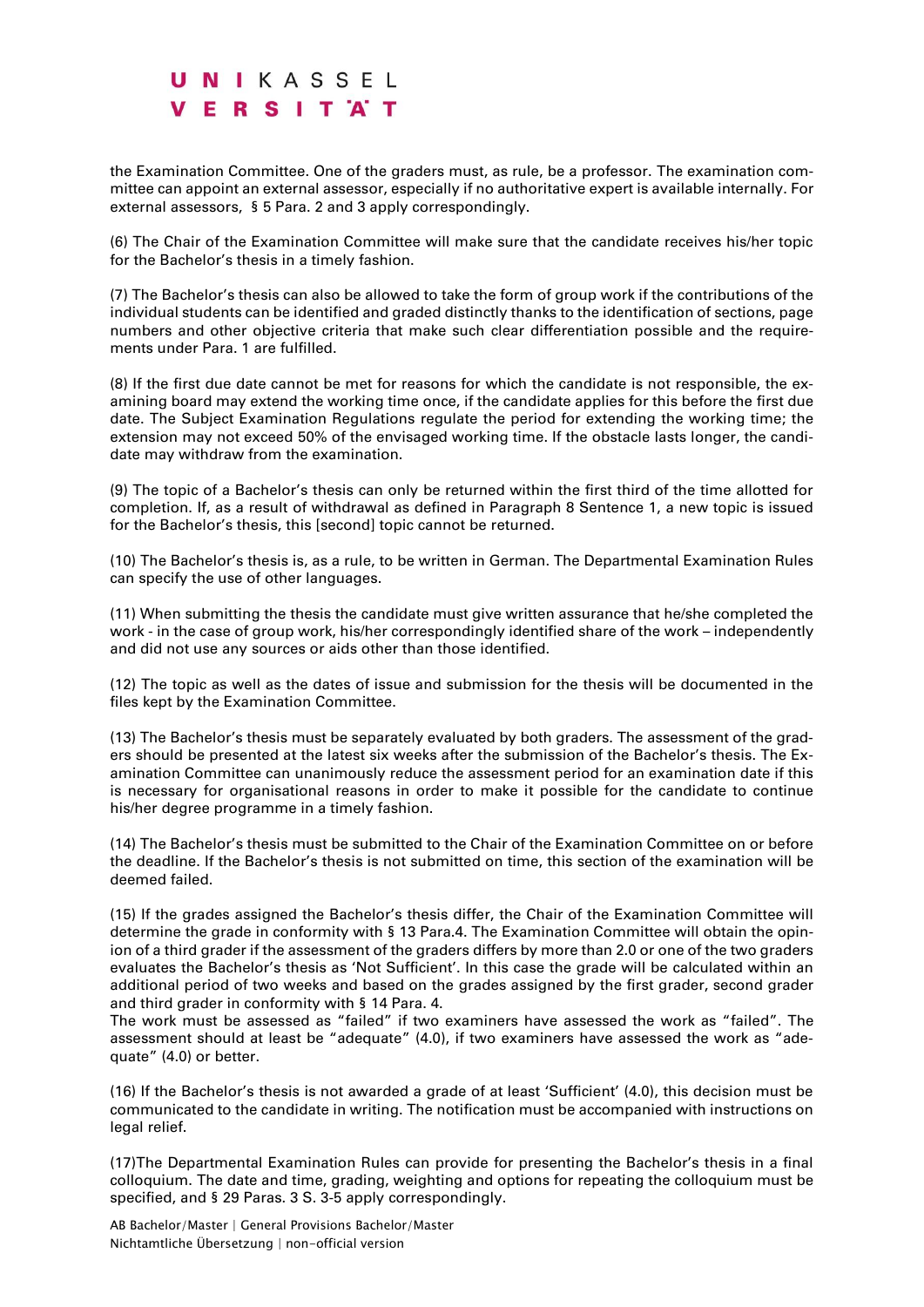(18) Students in the same degree programme are allowed to be present at the colloquium as auditors with the approval of the test administrators.

#### 4. Section: General Rules for Minors and Secondary Subjects Relating to Teacher Certification in the Bachelor's Degree Programme

### § 24 Minors in the Bachelor's Degree Programme

(1) Areas of study for the Bachelor's degree programme can be offered as majors, majors and minors, or only as minors.

(2) The minimum scope of a minor area in a Bachelor's degree programme is 40 credits. In the Bachelor's degree programmes in the humanities and social sciences at the University of Kassel, the scope of the course of study encompasses 140 credits in the major field and 40 credits in the minor field.

(3) The faculties responsible for the various subject areas determines the range of minor areas of study that will be offered and will issue a set of Rules for Examinations in Minor Fields including a course of study and an examination schedule. Additionally, the rules of § 6 Para. 8 and 9 apply analogously. To the extent that there are Rules for Examinations in the Major Field for the same course of study, the minor field of study will be dealt with in a separate section. The tasks entrusted to the Examination Committee under § 4 will be performed by the Examination Committee for the major area of study and for a minor area of study of the same field of study as well. If there is no major in the Bachelor's degree programme, the responsibility will be dealt with in a specific set of rules for the minor field.

(4) The minors listed in Appendix 1 can be chosen. In justifiable exceptional cases, the Departmental Examination Rules for Bachelor's Degree Programmes can make other provisions.

- (8) The combination of the same major and minor in a single degree programme is excluded.
- (9) The grade for the minor field of study is calculated from the arithmetic average of all modules in the minor field of study and weighted in proportion to the number of credits in the total grade for all modules in the Bachelor's degree programme to the extent that the Examination Rules for the faculty responsible for the major field of study in the Bachelor's programme does not have any rules to the contrary.

(7) Minors that were completed at other institutions of post-secondary education can be credited as minors on condition of submitting a request to the examination committee if Para. 2 and 5 are fulfilled and they match the qualification goals of the course of study.

### § 25 Secondary Fields of Study for Teacher Certification

The tasks entrusted to the Examination Committee under § 4 are transferred to the Examination Committees named in the Departmental Examination Rules for the major field of study for those secondary fields of study relevant to teacher certification in the degree programmes of Business Education and Vocational Education.

#### 5. Section: Master's Degree

### § 26 Prerequisites for Admission to the Master's Degree Programme

(1) Candidates can only be admitted to a master's degree course if

a) they have passed the bachelor's degree in the same area of specialisation or

b) they have at least completed an equivalent degree at another university with a normal study period of at least six semesters or

c) they have at least completed an equivalent foreign degree in the same or a related area of specialisation with a normal study period of at least six semesters.

Admission may include conditions involving additional modules or work amounting to no more than 30 credits and no more than 60 credits in the case of two-semester master's degree courses or courses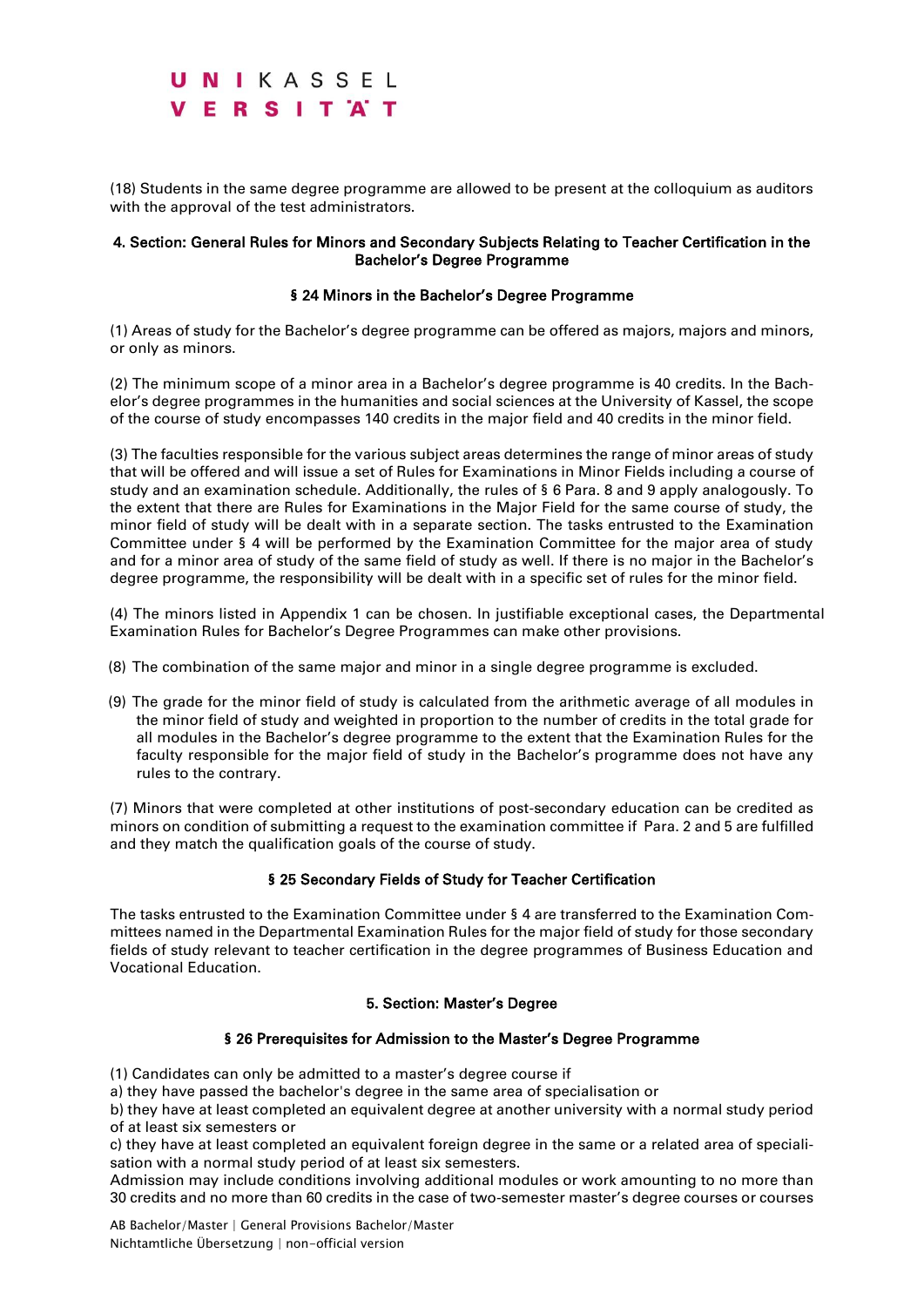leading to an M.Ed. degree. This does not cover evidence of language and practical skills if the Subject Examination Regulations demand this. If the relevant Subject Examination Regulations do not envisage anything different, these conditions must be met by the time that registration takes place for the master's degree. Any grades in the examination work needing to be additionally completed will not be included in the final grade. The repeat rules according to Section 18 apply to modules, for which proof must be provided as a condition.

(2) To the extent that diplomas in other fields of study than those diplomas in fields of study given under Para. 1 should apply as preconditions for admission to the Master's degree programme they must be dealt with definitively in the Departmental Examination Rules.

(3) If the final grade transcript for the previous course of study as defined in Para. 1 is not submitted by the end of the application period for master's degree programmes that have limited admissions, conditional admission can be granted on a one-time basis in order to facilitate the transition to the master's programme. At least 80 per-cent of the credits to be counted toward completion of a bachelor's degree must be documented as proof of meeting the admissions requirements. Admission to the bachelor's thesis stage must already have been granted. Most specifically, documentation must include a transcript that clearly shows the number of credits earned. Documentation as defined in Sentence 2 and 3 must be issued by an office responsible for issuing transcripts and/or grade certificates. Admission proceeds on the condition that the bachelor's degree is issued at the latest by January 15th for applications for winter semester or at the latest by July 15th for applications for summer semesters. The deadline for admission to the 2020 summer semester has been postponed to 15 January 2021 and for admission to the 2020/21 winter semester to 15 July 2021 because of the corona pandemic. If it is clear from the provisional bachelor's degree grade that enrolment for a master's degree course will not be possible because of the admission conditions that apply there, it can be denied.

(4) If the degree certificate from the previous course in line with paragraph 1 is not yet available for master's degree courses with limited admission numbers at the end of the application deadline, it is possible to apply for conditional admission on one occasion to make it easier to transfer to the master's degree. It is necessary to provide at least 80% of the credits required for the bachelor's degree as evidence of meeting the admission conditions. If and as long as the Hesse Higher Education Admissions Order provides this opportunity with regard to admission to the 2020/21 winter semester and following semesters, this minimum requirement is set for the part stipulated there in order to compensate for the complicated conditions in performing work because of the corona pandemic; what is required for admission to a bachelor's dissertation does not apply to admission to the semesters concerned. In this case, the deadline for providing evidence of a bachelor's degree is postponed to the semester to which admission has been granted or subsequent semesters, as the case may be. A special certificate must be submitted as evidence of the number of credits gained and a provisional overall assessment/average grade. Participation in the application procedure takes place on the basis of the average grade that is indicated. Section 14 Para. 9 applies to specifying the average grade. The evidence mentioned in sentences 2 and 3 must be issued by the office responsible for granting the certificate. The stipulations outlined in the Hesse Award Rules shall apply. Admission to a bachelor's dissertation must be provided after provisional admission to the master's degree course has been given as part of the enrolment procedure. Paragraph 3 applies to the ongoing procedure.

(5) Study in the master's degree programme can be made dependent on other special admissions requirements in order to assure a high level of skill and academic competence. The specific admissions requirements are to be set down in writing in the rules for subject area examinations and explained in detail. Specific preconditions for admission can include:

a) necessary subject-area requirements, e.g. a specific subject-area profile in the first degree that must match the requirements of the master's degree programme;

b) foreign language skills. The rules of the master requirements for documentation of the level of language competency according to the rules of the Joint European Frame of Reference for languages in bachelor's and master's degree programmes at the University of Kassel in the currently valid version to the extent that no specific rule was issued for the language requirements;

c) in exceptional cases the lowest grade in the bachelor's degree (except for NC courses);

d) practical experience;

e) social volunteer and student activities;

f) exposure to research procedures;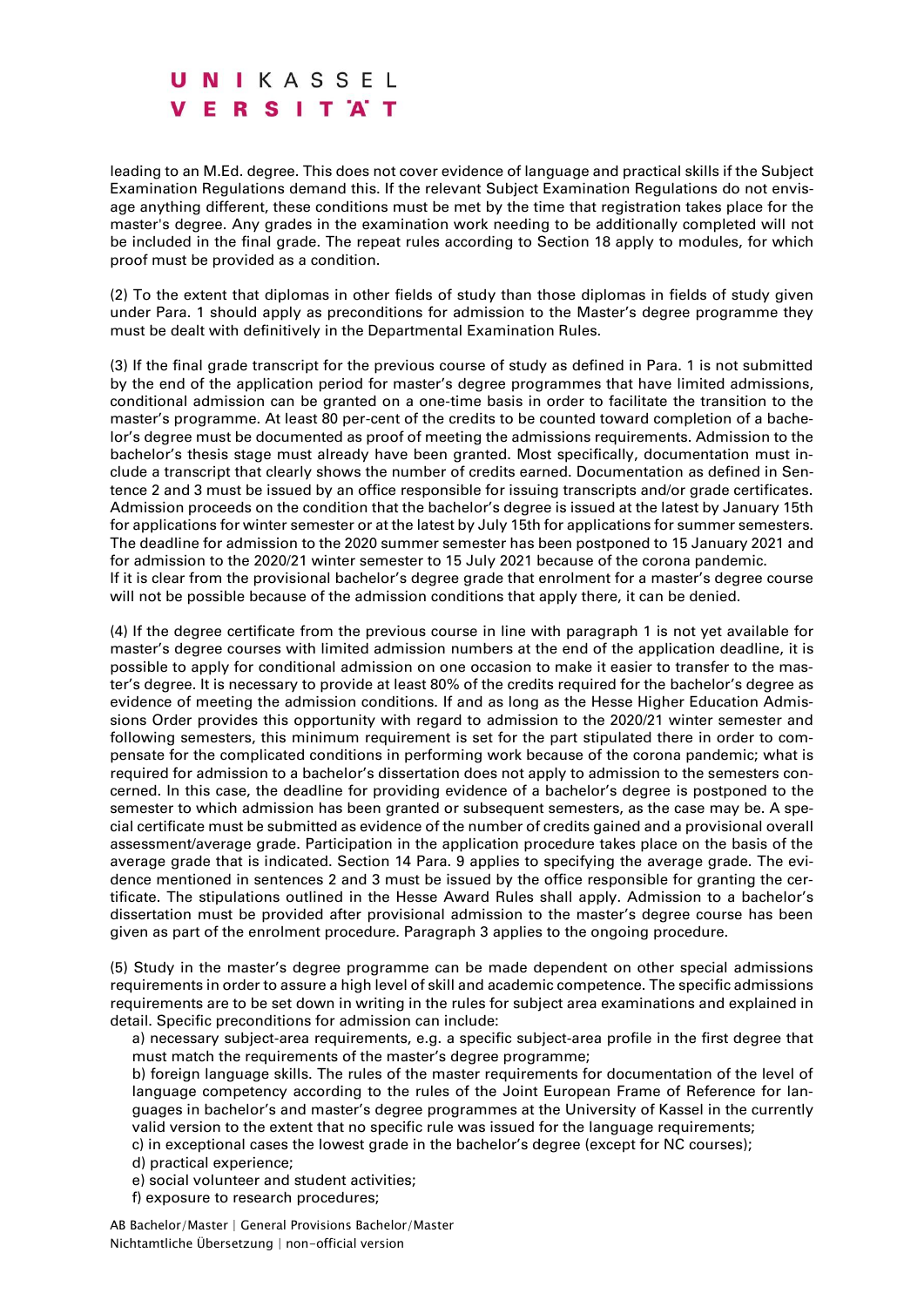- g) letter of intent stating motivation for study;
- h) admissions examination;
- i) admissions interview.

(6) To the extent that the rules for subject area examinations specify the letter of intent, admissions examinations or admissions interviews as defined in Para. 5 lit. g-i as selection criteria, the principles for the execution and assessment of the individual components of the examination as well as the determination of the overall results of the examination must be normed.

#### § 27 Continuing Education Courses of Study

(1) Supplemental to the rules of § 26, in the case of continuing education master's degree programmes

- provide documentation of a professional practice, generally not less than a year subject area according to the Departmental Examination Rules
- provide documentation that a payment to be established by the Presidium has been paid.

(2) Applicants who have completed their professional education and have several years of professional experience can also be admitted to Master's degree programmes that provide continuing education; that professional education and experience must however evince a professional connection to the degree sought. The applicants must prove in a placement examination that they possess the knowledge base commensurate with a degree qualifying them for the desired degree programme. The Departmental Examination Rules provide more details concerning the placement examination.

#### § 28 Admissions Procedure

(1) The formal examination of the prerequisites for admission will be carried out by the Registrar's Office of the University of Kassel. The assessment of the applicability of the prior course of study as well as other prerequisites will be completed as a rule after consultation with the academic department.

(2) The examination committee of the specific master's degree programme is responsible in the academic departments for the academic/content review of the prerequisites for admission. Its duties include specifically

- advising the applicant,
- deciding on the applicability of the prior course of study and fulfilment of the prerequisites for admission (with § 26 Para. 1 and 5) as a rule based on written documents,
- imposing requirements in accord with § 26 Para. 1.

(3) The examination committee can appoint a selection commission for the duties defined in Para. 2. The selection commission will consist of at least two members who work primarily in the relevant division of the University of Kassel and of them at least one member of the examination committee and at least one professor.

(4) All decisions of the examination committee and/or the selection commission must be recorded and communicated to the office of the registrar. In the event of a decision to reject, a justification must be sent with the decision. The department will inform the office of the registrar in a timely fashion of whether any conditions are imposed on admission in accord with § 26 Para. 1 and 2. The conditions must be stated in a protocol.

### § 29 Master's Thesis, Colloquium

(1) The Master's thesis should demonstrated that the candidate is able to deal comprehensively and in depth with a problem in his/her area of study in the allotted time conforming to the objectives given in § 3 Para. 3 and 4. The topic must be so constituted that it can be effectively treated in the allotted time.

(2) The Departmental Examination Rules will specify the scope of treatment in the Master's thesis; it will constitute at minimum of 15 credits and a maximum of 30 credits. The time from issue of the topic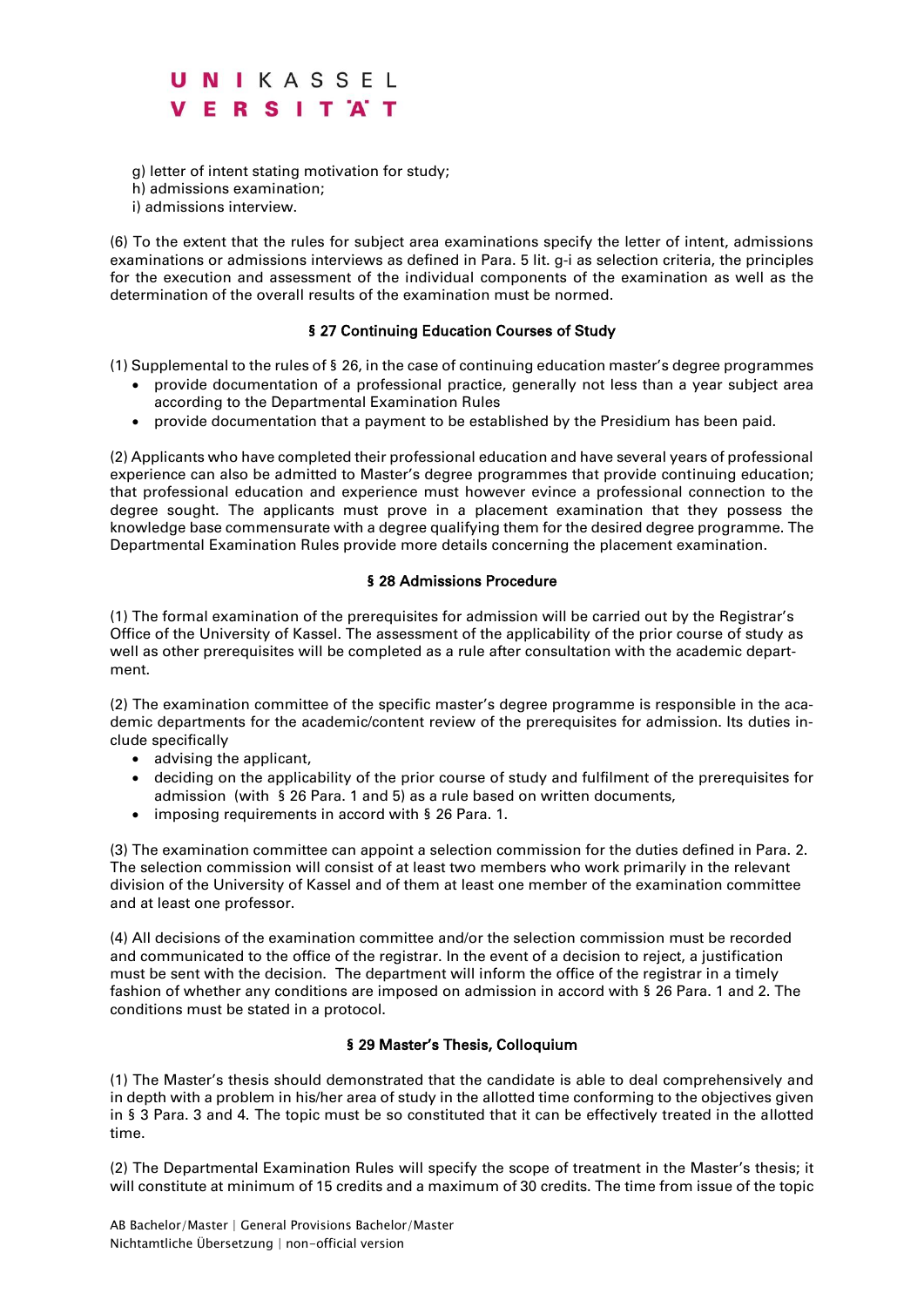to the submission of the Master's thesis will be at least 12 and at most 24 weeks. An accompanying colloquium can be required as a component of the Master's degree module.

(3) The master's degree dissertation must normally be presented in the form of a master's degree oral exam. The Subject Examination Regulations govern who issues the grade for the oral exam and the time, grading, weighting and repetition of the oral exam. The complete oral exam should last no longer than 60 minutes. Admission to the oral exam is only possible if the master's degree dissertation has been awarded at least the grade of "adequate" (4.0). Students on the same course are entitled to take part in the oral exam as listeners.

(4) In addition, § 23 with the exception of Para. 1 and 2 applies analogously.

#### 6. Section: Cooperative Degree Programmes

#### § 30 National or International Cooperative Degree Programmes

(1) National or international cooperative degree programmes can be completed with the participation of least one other university or college.

(2) In cooperative degree programmes, double academic degrees or a joint degree can be awarded. In the case of double degrees, each college or university will issue a transcript, a diploma and a Diploma Supplement, with both diplomas being so connected that their content forms a single diploma. In the case of joint degrees, the colleges or universities involved will issue a joint transcript, diploma and Diploma Supplement. In international degree programmes, partners can depart from this and agree on a joint presentation of the transcript. This must be included with the Departmental Examination Rules as an appendix during the approval process. The diplomas must be signed and sealed by the respective responsible offices of the colleges or universities.

(3) In cooperative degree programmes with a Master's degree joint admissions procedures should be established and executed.

(4) Examinations will, as a rule, be completed following the examination rules for the participating colleges and universities and will be mutually recognised and graded. To the extent that joint examinations are carried out, it is possible to deviate from the provisions of the regular Departmental Examination Rules in justifiable cases.

(5) A joint Examination Committee will be formed. Its composition can deviate from the ratio of 3:1:1 given in § 4 Para. 2.

(6) This provision applies to the examinations that are completed at the University of Kassel.

#### 7. Section: Concluding Provisions

#### § 31 Invalidating Examinations

(1) If the candidate has committed academic fraud in an examination and this fact only becomes apparent after the transcript is issued, the grade for the examination can be corrected as specified in § 16 Paragraph 1. If necessary, the module examination can be declared 'Not Sufficient' and the final examination 'Failed'. The like applies to the final project.

(2) If the preconditions for taking a module examination are not fulfilled without the candidate wilfully intending a deception, and this fact is only ascertained after the transcript has been issued, this deficiency is remedied through passing the examination. If the candidate intentionally misrepresented his/her eligibility to take the module examination, the module examination can be declared 'Not Sufficient' and the intermediate examination and the Bachelor's or Master's examination can be declared 'Failed'. The candidate must be given opportunity to respond before a decision is made.

(3) The incorrect transcript must be collected and if necessary a new one issued. Along with the incor-